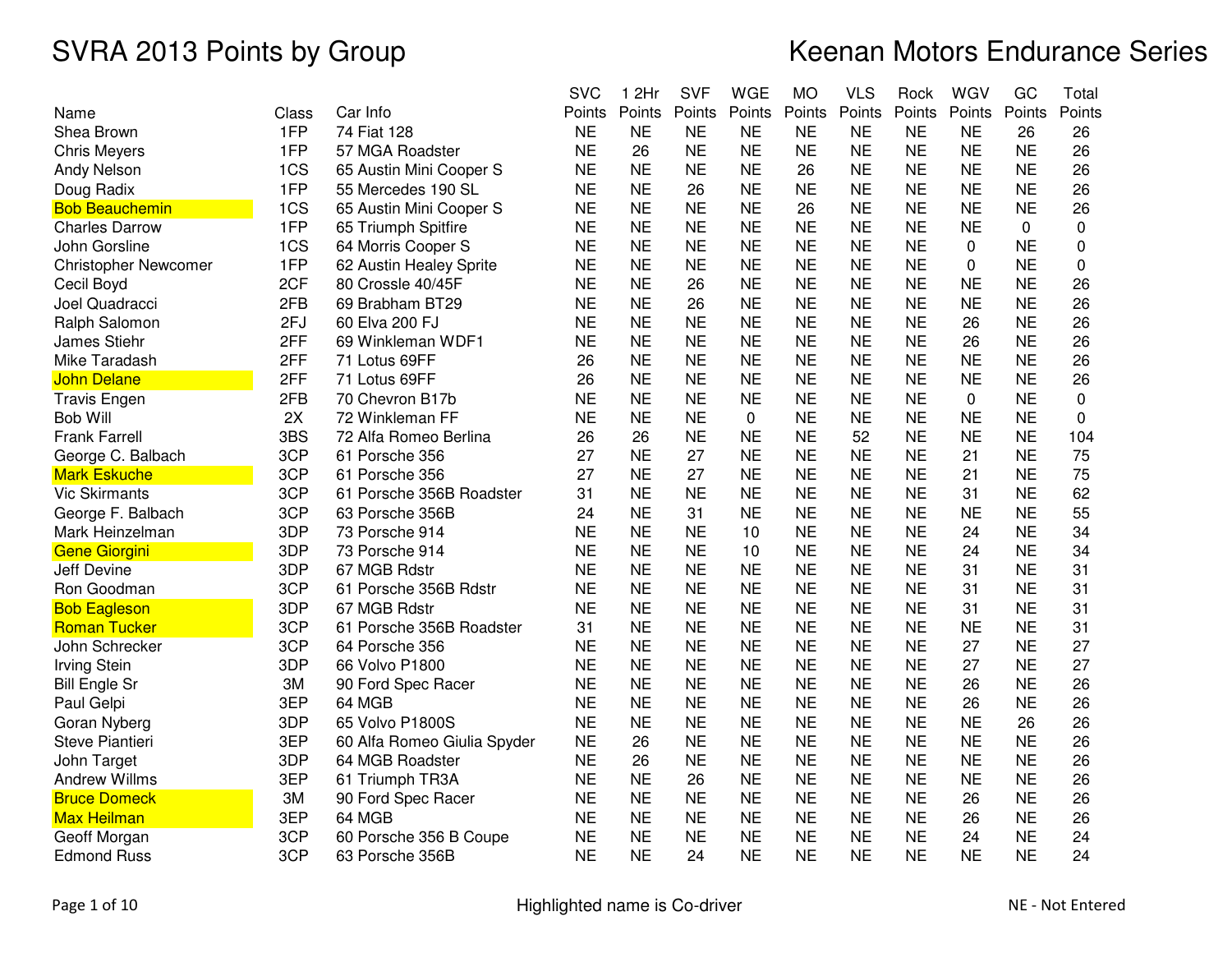|                         |       |                             | <b>SVC</b> | 1 2Hr     | <b>SVF</b> | WGE       | <b>MO</b> | <b>VLS</b> | Rock      | WGV       | GC        | Total    |
|-------------------------|-------|-----------------------------|------------|-----------|------------|-----------|-----------|------------|-----------|-----------|-----------|----------|
| Name                    | Class | Car Info                    | Points     | Points    | Points     | Points    | Points    | Points     | Points    | Points    | Points    | Points   |
| Dale Erwin              | 3CP   | 58 Porsche 356              | 22         | <b>NE</b> | <b>NE</b>  | <b>NE</b> | <b>NE</b> | <b>NE</b>  | <b>NE</b> | <b>NE</b> | <b>NE</b> | 22       |
| <b>Robert Hieb</b>      | 3CP   | 64 Porsche 356C Coupe       | <b>NE</b>  | <b>NE</b> | <b>NE</b>  | <b>NE</b> | <b>NE</b> | <b>NE</b>  | <b>NE</b> | 22        | <b>NE</b> | 22       |
| Stephen Hunter          | 3EP   | 59 Porsche 356A             | <b>NE</b>  | <b>NE</b> | <b>NE</b>  | <b>NE</b> | <b>NE</b> | <b>NE</b>  | <b>NE</b> | 22        | <b>NE</b> | 22       |
| <b>Dick Hyland</b>      | 3EP   | 59 Porsche 356A             | <b>NE</b>  | <b>NE</b> | <b>NE</b>  | <b>NE</b> | <b>NE</b> | <b>NE</b>  | <b>NE</b> | 22        | <b>NE</b> | 22       |
| David Withers           | 3CP   | 58 Porsche A Cpe            | <b>NE</b>  | <b>NE</b> | <b>NE</b>  | <b>NE</b> | <b>NE</b> | <b>NE</b>  | <b>NE</b> | 20        | <b>NE</b> | 20       |
| Doug Paraschuk          | 3CP   | 72 Alfa Romeo Spider        | <b>NE</b>  | <b>NE</b> | <b>NE</b>  | <b>NE</b> | <b>NE</b> | <b>NE</b>  | <b>NE</b> | 19        | <b>NE</b> | 19       |
| Joe Cannella            | 3CP   | 72 Alfa Romeo Spider        | <b>NE</b>  | <b>NE</b> | <b>NE</b>  | <b>NE</b> | <b>NE</b> | <b>NE</b>  | <b>NE</b> | 19        | <b>NE</b> | 19       |
| Randy Woods             | 3CP   | 71 Lotus Super Seven        | <b>NE</b>  | <b>NE</b> | <b>NE</b>  | <b>NE</b> | <b>NE</b> | <b>NE</b>  | <b>NE</b> | 18        | <b>NE</b> | 18       |
| Larry Ligas             | 3DP   | 61 Daimler SP250            | <b>NE</b>  | 0         | <b>NE</b>  | <b>NE</b> | <b>NE</b> | <b>NE</b>  | <b>NE</b> | <b>NE</b> | <b>NE</b> | 0        |
| <b>David Neidell</b>    | 4BM   | 59 Kellison J-5             | <b>NE</b>  | <b>NE</b> | 26         | <b>NE</b> | <b>NE</b> | <b>NE</b>  | <b>NE</b> | <b>NE</b> | <b>NE</b> | 26       |
| <b>Bill Peter</b>       | 4CP   | 54 Chevrolet Corvette       | <b>NE</b>  | 26        | <b>NE</b>  | <b>NE</b> | <b>NE</b> | <b>NE</b>  | <b>NE</b> | <b>NE</b> | <b>NE</b> | 26       |
| <b>Scott Young</b>      | 4BM   | 59 Kellison J-5             | <b>NE</b>  | <b>NE</b> | 26         | <b>NE</b> | <b>NE</b> | <b>NE</b>  | <b>NE</b> | <b>NE</b> | <b>NE</b> | 26       |
| Frank Morelli           | 4AP   | 61 Chevrolet Corvette       | <b>NE</b>  | <b>NE</b> | <b>NE</b>  | 10        | <b>NE</b> | <b>NE</b>  | <b>NE</b> | <b>NE</b> | <b>NE</b> | 10       |
| Randy Williams          | 4APR  | 66 Jaguar ERA XKE-R         | <b>NE</b>  | <b>NE</b> | <b>NE</b>  | 10        | <b>NE</b> | <b>NE</b>  | <b>NE</b> | 0         | <b>NE</b> | 10       |
| <b>Ric Rivette</b>      | 4AP   | 61 Chevrolet Corvette       | <b>NE</b>  | <b>NE</b> | <b>NE</b>  | 10        | <b>NE</b> | <b>NE</b>  | <b>NE</b> | <b>NE</b> | <b>NE</b> | 10       |
| <b>Tony Parella</b>     | 4BP   | 58 Chevrolet Corvette       | <b>NE</b>  | $\Omega$  | <b>NE</b>  | <b>NE</b> | <b>NE</b> | <b>NE</b>  | <b>NE</b> | <b>NE</b> | <b>NE</b> | $\Omega$ |
| Al Schwacke             | 4BP   | 55 Chevrolet Corvette       | <b>NE</b>  | <b>NE</b> | <b>NE</b>  | <b>NE</b> | <b>NE</b> | 0          | <b>NE</b> | <b>NE</b> | <b>NE</b> | 0        |
| <b>Bill Schwacke</b>    | 4BP   | 55 Chevrolet Corvette       | <b>NE</b>  | <b>NE</b> | <b>NE</b>  | <b>NE</b> | <b>NE</b> | 0          | <b>NE</b> | <b>NE</b> | <b>NE</b> | 0        |
| <b>Edward Sevadjian</b> | 4BP   | 58 Chevrolet Corvette       | <b>NE</b>  | 0         | <b>NE</b>  | <b>NE</b> | <b>NE</b> | <b>NE</b>  | <b>NE</b> | <b>NE</b> | <b>NE</b> | 0        |
| <b>Richard Kresch</b>   | 5BSR  | 70 Royale RP4/A4            | <b>NE</b>  | <b>NE</b> | <b>NE</b>  | <b>NE</b> | <b>NE</b> | 52         | <b>NE</b> | <b>NE</b> | <b>NE</b> | 52       |
| <b>Brian Rechtiene</b>  | 5BSR  | 70 Royale RP4/A4            | <b>NE</b>  | <b>NE</b> | <b>NE</b>  | <b>NE</b> | <b>NE</b> | 52         | <b>NE</b> | <b>NE</b> | <b>NE</b> | 52       |
| <b>Rick Balsley</b>     | 5FM   | 62 Lotus 23                 | <b>NE</b>  | <b>NE</b> | 26         | <b>NE</b> | <b>NE</b> | <b>NE</b>  | <b>NE</b> | <b>NE</b> | <b>NE</b> | 26       |
| James Cullen            | 5GTR  | 68 Ford SPF GT40 MK 1       | <b>NE</b>  | <b>NE</b> | <b>NE</b>  | <b>NE</b> | <b>NE</b> | <b>NE</b>  | <b>NE</b> | 26        | <b>NE</b> | 26       |
| <b>Travis Engen</b>     | 5FM   | 62 Lotus 23B                | <b>NE</b>  | <b>NE</b> | <b>NE</b>  | <b>NE</b> | <b>NE</b> | <b>NE</b>  | <b>NE</b> | <b>NE</b> | 26        | 26       |
| Michael Kaleel          | 5FM   | 64 Lotus 23B                | <b>NE</b>  | <b>NE</b> | <b>NE</b>  | <b>NE</b> | <b>NE</b> | <b>NE</b>  | <b>NE</b> | 26        | <b>NE</b> | 26       |
| Ken Mennella            | 5GTR  | 63 Chevrolet Corvette GSRep | <b>NE</b>  | 0         | <b>NE</b>  | 26        | <b>NE</b> | <b>NE</b>  | <b>NE</b> | <b>NE</b> | <b>NE</b> | 26       |
| <b>Cliff Berry</b>      | 5BSR  | 75 Royale RP4               | <b>NE</b>  | <b>NE</b> | <b>NE</b>  | 10        | <b>NE</b> | <b>NE</b>  | <b>NE</b> | <b>NE</b> | <b>NE</b> | 10       |
| Larry Neviaser          | 5BSR  | 68 Ginetta G16              | <b>NE</b>  | <b>NE</b> | <b>NE</b>  | 10        | <b>NE</b> | <b>NE</b>  | <b>NE</b> | <b>NE</b> | <b>NE</b> | 10       |
| Roy Walzer              | 5FM   | 63 Lotus 23B                | 0          | <b>NE</b> | <b>NE</b>  | <b>NE</b> | <b>NE</b> | <b>NE</b>  | <b>NE</b> | <b>NE</b> | <b>NE</b> | 0        |
| Mike Zappa              | 5X    | 66 Ford GT40MKI             | <b>NE</b>  | <b>NE</b> | <b>NE</b>  | <b>NE</b> | <b>NE</b> | <b>NE</b>  | <b>NE</b> | $\Omega$  | <b>NE</b> | 0        |
| Danny Baker             | 5FM   | 63 Lotus 23B                | 0          | <b>NE</b> | <b>NE</b>  | <b>NE</b> | <b>NE</b> | <b>NE</b>  | <b>NE</b> | <b>NE</b> | <b>NE</b> | 0        |
| <b>Frank Beck</b>       | 6GTU  | 72 Porsche 914/6            | <b>NE</b>  | <b>NE</b> | 0          | <b>NE</b> | 26        | <b>NE</b>  | <b>NE</b> | 26        | 26        | 78       |
| <b>Scott Blackett</b>   | 6TA   | 67 Chevrolet Camaro         | 26         | <b>NE</b> | 26         | <b>NE</b> | 26        | <b>NE</b>  | <b>NE</b> | $\Omega$  | <b>NE</b> | 78       |
| Alex Heckert            | 6BP   | 66 Chevrolet Corvette       | <b>NE</b>  | <b>NE</b> | <b>NE</b>  | <b>NE</b> | <b>NE</b> | 52         | <b>NE</b> | <b>NE</b> | <b>NE</b> | 52       |
| <b>Tony Parella</b>     | 6AP   | 71 Chevrolet Corvette       | 0          | 31        | <b>NE</b>  | <b>NE</b> | <b>NE</b> | <b>NE</b>  | <b>NE</b> | <b>NE</b> | <b>NE</b> | 31       |
| <b>Fritz Seidel</b>     | 6GTO  | 67 Porsche 911S             | 31         | <b>NE</b> | <b>NE</b>  | <b>NE</b> | <b>NE</b> | <b>NE</b>  | <b>NE</b> | <b>NE</b> | <b>NE</b> | 31       |
| <b>Edward Sevadjian</b> | 6AP   | 71 Chevrolet Corvette       | <b>NE</b>  | 31        | <b>NE</b>  | <b>NE</b> | <b>NE</b> | <b>NE</b>  | <b>NE</b> | <b>NE</b> | <b>NE</b> | 31       |
| <b>Charles Harris</b>   | 6GTO  | 73 Porsche 911 RSR          | 27         | <b>NE</b> | <b>NE</b>  | <b>NE</b> | <b>NE</b> | <b>NE</b>  | <b>NE</b> | <b>NE</b> | <b>NE</b> | 27       |
| Ken Hazelton            | 6AP   | 63 Chevrolet Corvette       | <b>NE</b>  | 27        | <b>NE</b>  | <b>NE</b> | <b>NE</b> | <b>NE</b>  | <b>NE</b> | <b>NE</b> | <b>NE</b> | 27       |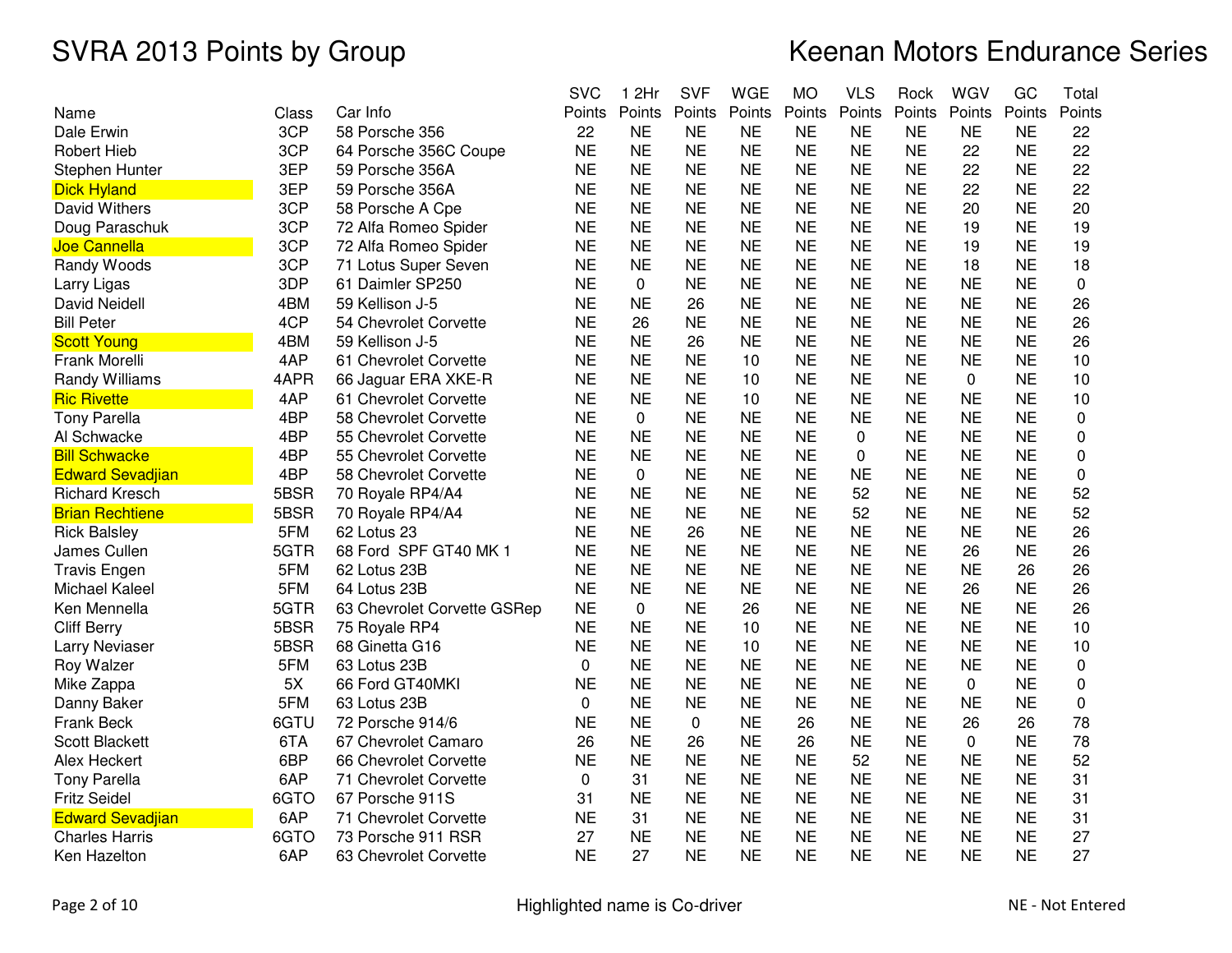|                         |            |                              | <b>SVC</b> | 1 2Hr     | <b>SVF</b> | <b>WGE</b>  | <b>MO</b> | <b>VLS</b> | Rock      | WGV       | GC        | Total  |
|-------------------------|------------|------------------------------|------------|-----------|------------|-------------|-----------|------------|-----------|-----------|-----------|--------|
| Name                    | Class      | Car Info                     | Points     | Points    | Points     | Points      | Points    | Points     | Points    | Points    | Points    | Points |
| <b>Ron Bauer</b>        | 6AP        | 63 Chevrolet Corvette        | <b>NE</b>  | 27        | <b>NE</b>  | <b>NE</b>   | <b>NE</b> | <b>NE</b>  | <b>NE</b> | <b>NE</b> | <b>NE</b> | 27     |
| Mike Defenbau           | 6GTU       | 73 Porsche 911 RSR           | <b>NE</b>  | <b>NE</b> | <b>NE</b>  | 26          | <b>NE</b> | <b>NE</b>  | <b>NE</b> | <b>NE</b> | <b>NE</b> | 26     |
| James Dolan             | 6BP        | 66 Mustang GT350             | <b>NE</b>  | <b>NE</b> | <b>NE</b>  | <b>NE</b>   | <b>NE</b> | <b>NE</b>  | <b>NE</b> | <b>NE</b> | 26        | 26     |
| <b>Bruce Ellsworth</b>  | 6GTO       | 71 Porsche 911 RSR           | <b>NE</b>  | 26        | <b>NE</b>  | <b>NE</b>   | <b>NE</b> | <b>NE</b>  | <b>NE</b> | <b>NE</b> | <b>NE</b> | 26     |
| Tom Entsminger          | 6GTU       | 74 Datsun 260Z               | <b>NE</b>  | 26        | <b>NE</b>  | <b>NE</b>   | <b>NE</b> | <b>NE</b>  | <b>NE</b> | <b>NE</b> | <b>NE</b> | 26     |
| <b>Richard Lind</b>     | 6TA        | 69 Chevrolet Camaro Z28      | <b>NE</b>  | 26        | <b>NE</b>  | <b>NE</b>   | <b>NE</b> | <b>NE</b>  | <b>NE</b> | <b>NE</b> | <b>NE</b> | 26     |
| <b>Jeff McKain</b>      | 6AS        | 66 Ford Mustang              | <b>NE</b>  | <b>NE</b> | <b>NE</b>  | 26          | <b>NE</b> | <b>NE</b>  | <b>NE</b> | <b>NE</b> | 0         | 26     |
| <b>Tony Parella</b>     | 6BP        | 72 Chevrolet Corvette        | <b>NE</b>  | <b>NE</b> | <b>NE</b>  | <b>NE</b>   | 26        | <b>NE</b>  | <b>NE</b> | <b>NE</b> | <b>NE</b> | 26     |
| <b>Travis Pfrang</b>    | 6BP        | 69 Chevrolet Corvette        | <b>NE</b>  | <b>NE</b> | 26         | <b>NE</b>   | <b>NE</b> | <b>NE</b>  | <b>NE</b> | <b>NE</b> | <b>NE</b> | 26     |
| Dickson Rathbone        | 6BP        | 66 Ford Mustang              | <b>NE</b>  | <b>NE</b> | <b>NE</b>  | 26          | <b>NE</b> | <b>NE</b>  | <b>NE</b> | <b>NE</b> | <b>NE</b> | 26     |
| Leo Voyazides           | 6BP        | 66 Shelby Mustang GT350      | 26         | <b>NE</b> | <b>NE</b>  | <b>NE</b>   | <b>NE</b> | <b>NE</b>  | <b>NE</b> | <b>NE</b> | <b>NE</b> | 26     |
| <b>Garrett Waddell</b>  | 6BP        | 63 Chevrolet Corvette Cpe.   | $\Omega$   | 26        | <b>NE</b>  | <b>NE</b>   | <b>NE</b> | <b>NE</b>  | <b>NE</b> | <b>NE</b> | <b>NE</b> | 26     |
| <b>Brian Dolan</b>      | 6BP        | 66 Mustang GT350             | <b>NE</b>  | <b>NE</b> | <b>NE</b>  | <b>NE</b>   | <b>NE</b> | <b>NE</b>  | <b>NE</b> | <b>NE</b> | 26        | 26     |
| <b>Cody Ellsworth</b>   | 6GTO       | 71 Porsche 911 RSR           | <b>NE</b>  | 26        | <b>NE</b>  | <b>NE</b>   | <b>NE</b> | <b>NE</b>  | <b>NE</b> | <b>NE</b> | <b>NE</b> | 26     |
| <b>Ted Filer</b>        | 6BP        | 63 Chevrolet Corvette Cpe.   | $\Omega$   | 26        | <b>NE</b>  | <b>NE</b>   | <b>NE</b> | <b>NE</b>  | <b>NE</b> | <b>NE</b> | <b>NE</b> | 26     |
| <b>Gary Jones</b>       | 6AS        | 66 Ford Mustang              | <b>NE</b>  | <b>NE</b> | <b>NE</b>  | 26          | <b>NE</b> | <b>NE</b>  | <b>NE</b> | <b>NE</b> | <b>NE</b> | 26     |
| <b>Larry Ligas</b>      | 6BP        | 66 Ford Mustang              | <b>NE</b>  | <b>NE</b> | <b>NE</b>  | 26          | <b>NE</b> | <b>NE</b>  | <b>NE</b> | <b>NE</b> | <b>NE</b> | 26     |
| <b>Gary Moore</b>       | 6BP        | 66 Shelby Mustang GT350      | 26         | <b>NE</b> | <b>NE</b>  | <b>NE</b>   | <b>NE</b> | <b>NE</b>  | <b>NE</b> | <b>NE</b> | <b>NE</b> | 26     |
| <b>Gunnar Pfrang</b>    | 6BP        | 69 Chevrolet Corvette        | <b>NE</b>  | <b>NE</b> | 26         | <b>NE</b>   | <b>NE</b> | <b>NE</b>  | <b>NE</b> | <b>NE</b> | <b>NE</b> | 26     |
| <b>Rick Pfrang</b>      | 6BP        | 69 Chevrolet Corvette        | <b>NE</b>  | <b>NE</b> | 26         | <b>NE</b>   | <b>NE</b> | <b>NE</b>  | <b>NE</b> | <b>NE</b> | <b>NE</b> | 26     |
| <b>Edward Sevadjian</b> | 6BP        | 72 Chevrolet Corvette        | <b>NE</b>  | <b>NE</b> | <b>NE</b>  | <b>NE</b>   | 26        | <b>NE</b>  | <b>NE</b> | <b>NE</b> | <b>NE</b> | 26     |
| Jim Hudson              | 6BP        | 69 Chevrolet Corvette Rdstr. | <b>NE</b>  | 22        | <b>NE</b>  | <b>NE</b>   | <b>NE</b> | <b>NE</b>  | <b>NE</b> | <b>NE</b> | <b>NE</b> | 22     |
| <b>Clark Stephens</b>   | 6GTU       | 74 Datsun 260Z               | <b>NE</b>  | 22        | <b>NE</b>  | <b>NE</b>   | <b>NE</b> | <b>NE</b>  | <b>NE</b> | <b>NE</b> | <b>NE</b> | 22     |
| <b>Chris Nussbaum</b>   | 6GTO       | 72 Porsche 911 RSR           | 5          | <b>NE</b> | <b>NE</b>  | <b>NE</b>   | <b>NE</b> | <b>NE</b>  | <b>NE</b> | <b>NE</b> | <b>NE</b> | 5      |
| <b>Randy Proudfit</b>   | 6AP        | 71 Porsche 911               | <b>NE</b>  | 5         | <b>NE</b>  | <b>NE</b>   | <b>NE</b> | <b>NE</b>  | <b>NE</b> | <b>NE</b> | <b>NE</b> | 5      |
| <b>Ron Zitza</b>        | 6AP        | 71 Porsche 911               | <b>NE</b>  | 5         | <b>NE</b>  | <b>NE</b>   | <b>NE</b> | <b>NE</b>  | <b>NE</b> | <b>NE</b> | <b>NE</b> | 5      |
| Marty Beaulieu          | 6TA        | 68 Mercury Cougar            | 0          | <b>NE</b> | <b>NE</b>  | <b>NE</b>   | <b>NE</b> | <b>NE</b>  | <b>NE</b> | <b>NE</b> | <b>NE</b> | 0      |
| Mark Ferrara            | 6BP        | 70 Chevrolet Corvette        | <b>NE</b>  | <b>NE</b> | <b>NE</b>  | $\mathbf 0$ | <b>NE</b> | <b>NE</b>  | <b>NE</b> | <b>NE</b> | <b>NE</b> | 0      |
| <b>Tim Gallagher</b>    | 6BP        | 63 Chevrolet Corvette        | <b>NE</b>  | <b>NE</b> | <b>NE</b>  | <b>NE</b>   | <b>NE</b> | <b>NE</b>  | <b>NE</b> | 0         | <b>NE</b> | 0      |
| <b>Bill Glavin</b>      | 6GTO       | 72 BMW 3.0 CSL               | <b>NE</b>  | <b>NE</b> | <b>NE</b>  | <b>NE</b>   | <b>NE</b> | <b>NE</b>  | <b>NE</b> | 0         | <b>NE</b> | 0      |
| <b>Clark Howey</b>      | 6AP        | 66 Chevrolet Corvette        | 0          | <b>NE</b> | <b>NE</b>  | <b>NE</b>   | <b>NE</b> | <b>NE</b>  | <b>NE</b> | <b>NE</b> | <b>NE</b> | 0      |
| James Kitzmiller        | 6AP        | 69 Chevrolet Corvette        | <b>NE</b>  | <b>NE</b> | 0          | <b>NE</b>   | <b>NE</b> | <b>NE</b>  | <b>NE</b> | <b>NE</b> | <b>NE</b> | 0      |
| <b>David Neidell</b>    | 6BP        | 68 Chevrolet Corvette        | <b>NE</b>  | <b>NE</b> | 0          | <b>NE</b>   | <b>NE</b> | <b>NE</b>  | <b>NE</b> | <b>NE</b> | <b>NE</b> | 0      |
| John Heinricy           | 6AP        | 71 Chevrolet Corvette        | 0          | <b>NE</b> | <b>NE</b>  | <b>NE</b>   | <b>NE</b> | <b>NE</b>  | <b>NE</b> | <b>NE</b> | <b>NE</b> | 0      |
| Aaron Lowden            | 6AP        | 66 Chevrolet Corvette        | 0          | <b>NE</b> | <b>NE</b>  | <b>NE</b>   | <b>NE</b> | <b>NE</b>  | <b>NE</b> | <b>NE</b> | <b>NE</b> | 0      |
| <b>Tony Parella</b>     | 6BP        | 70 Chevrolet Corvette        | <b>NE</b>  | <b>NE</b> | <b>NE</b>  | 0           | <b>NE</b> | <b>NE</b>  | <b>NE</b> | <b>NE</b> | <b>NE</b> | 0      |
| <b>Tom Roche</b>        | 6BP        | 68 Chevrolet Corvette        | <b>NE</b>  | <b>NE</b> | 0          | <b>NE</b>   | <b>NE</b> | <b>NE</b>  | <b>NE</b> | <b>NE</b> | <b>NE</b> | 0      |
| <b>Edward Sevadjian</b> | 6AP        | 69 Chevrolet Corvette        | <b>NE</b>  | <b>NE</b> | 0          | <b>NE</b>   | <b>NE</b> | <b>NE</b>  | <b>NE</b> | <b>NE</b> | <b>NE</b> | 0      |
| Peter McLaughlin        | <b>7S2</b> | 85 Swift DB2                 | 31         | <b>NE</b> | <b>NE</b>  | <b>NE</b>   | <b>NE</b> | <b>NE</b>  | <b>NE</b> | <b>NE</b> | 27        | 58     |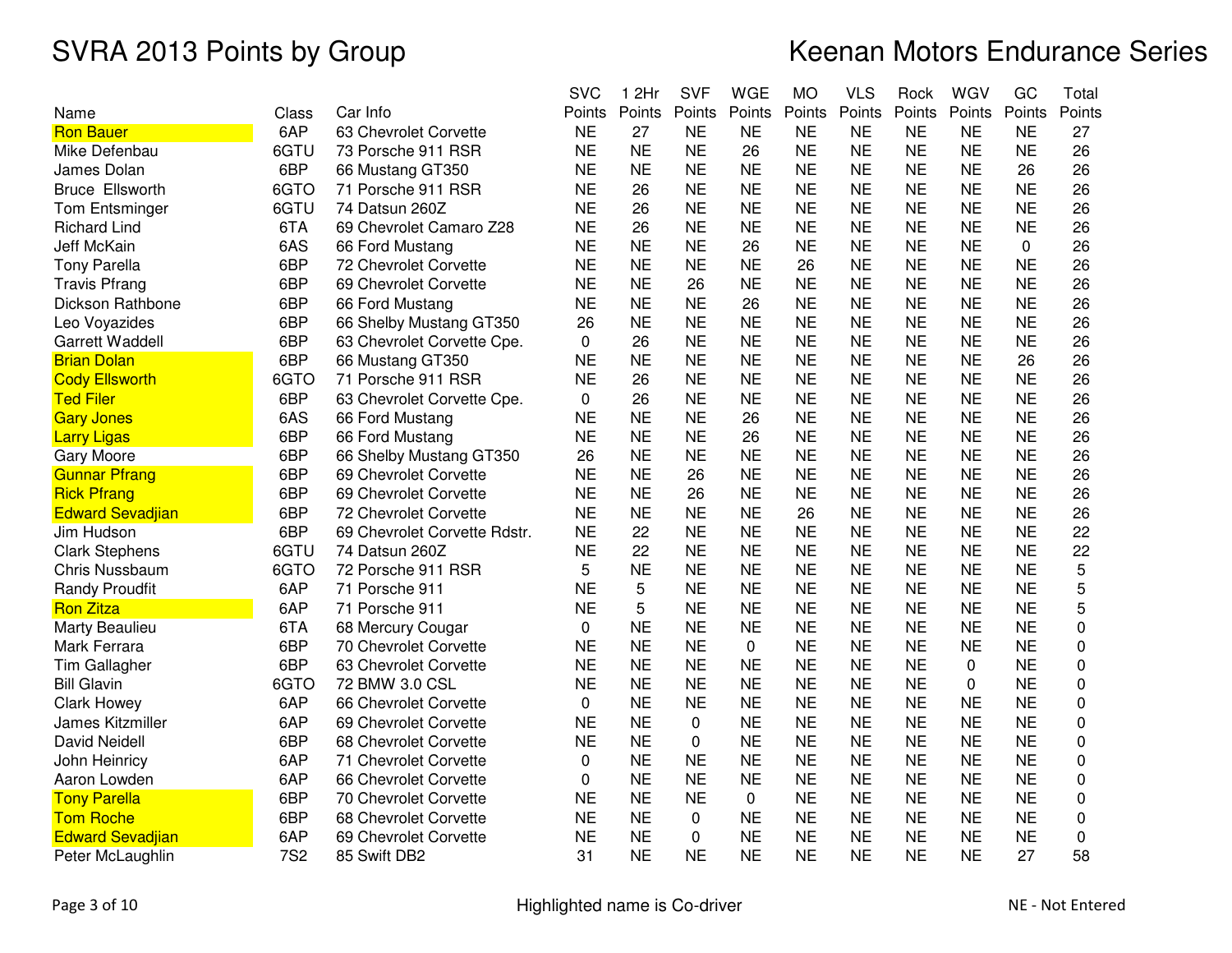|                        |            |                       | <b>SVC</b> | 1 2Hr     | <b>SVF</b> | <b>WGE</b> | <b>MO</b> | <b>VLS</b> | Rock      | WGV       | GC        | Total  |
|------------------------|------------|-----------------------|------------|-----------|------------|------------|-----------|------------|-----------|-----------|-----------|--------|
| Name                   | Class      | Car Info              | Points     | Points    | Points     | Points     | Points    | Points     | Points    | Points    | Points    | Points |
| <b>Rick Carlino</b>    | 7BSR       | 77 Chevron B36        | 26         | <b>NE</b> | <b>NE</b>  | 27         | <b>NE</b> | <b>NE</b>  | <b>NE</b> | <b>NE</b> | <b>NE</b> | 53     |
| Lee Brahin             | 7BSR       | 96 Ralt RT41 SR       | <b>NE</b>  | <b>NE</b> | <b>NE</b>  | <b>NE</b>  | <b>NE</b> | 52         | <b>NE</b> | <b>NE</b> | <b>NE</b> | 52     |
| <b>Steve Durst</b>     | 7ASR       | 06 Mazda Sports Racer | <b>NE</b>  | <b>NE</b> | <b>NE</b>  | <b>NE</b>  | <b>NE</b> | 52         | <b>NE</b> | <b>NE</b> | <b>NE</b> | 52     |
| <b>Bruce Hamilton</b>  | 7BSR       | 96 Ralt RT41 SR       | <b>NE</b>  | <b>NE</b> | <b>NE</b>  | <b>NE</b>  | <b>NE</b> | 52         | <b>NE</b> | <b>NE</b> | <b>NE</b> | 52     |
| <b>Ben Sinnott</b>     | <b>7S2</b> | 91 Lola T9190         | <b>NE</b>  | <b>NE</b> | <b>NE</b>  | <b>NE</b>  | 21        | <b>NE</b>  | <b>NE</b> | 26        | <b>NE</b> | 47     |
| Glenn Jividen Jr       | <b>7S2</b> | 00 Carbir S2000       | <b>NE</b>  | <b>NE</b> | <b>NE</b>  | <b>NE</b>  | 24        | <b>NE</b>  | <b>NE</b> | <b>NE</b> | 22        | 46     |
| <b>Mark Coombs</b>     | <b>7S2</b> | 90 Lola T9090         | <b>NE</b>  | <b>NE</b> | 31         | <b>NE</b>  | 5         | <b>NE</b>  | <b>NE</b> | <b>NE</b> | 0         | 36     |
| Lawrence Huang         | <b>7S2</b> | 02 Van Diemen S2000   | <b>NE</b>  | <b>NE</b> | <b>NE</b>  | <b>NE</b>  | 31        | <b>NE</b>  | <b>NE</b> | <b>NE</b> | <b>NE</b> | 31     |
| <b>Howard Katz</b>     | 7BSR       | 75 Toj 205C           | <b>NE</b>  | <b>NE</b> | <b>NE</b>  | 31         | <b>NE</b> | <b>NE</b>  | <b>NE</b> | <b>NE</b> | <b>NE</b> | 31     |
| Nathan Scigliano       | <b>7S2</b> | 87 Swift DB2          | <b>NE</b>  | <b>NE</b> | <b>NE</b>  | <b>NE</b>  | <b>NE</b> | <b>NE</b>  | <b>NE</b> | <b>NE</b> | 31        | 31     |
| <b>Dave Handy</b>      | <b>7S2</b> | 85 Swift DB2          | 31         | <b>NE</b> | <b>NE</b>  | <b>NE</b>  | <b>NE</b> | <b>NE</b>  | <b>NE</b> | <b>NE</b> | <b>NE</b> | 31     |
| <b>Ben Sinnot</b>      | <b>7S2</b> | 87 Swift DB2          | <b>NE</b>  | <b>NE</b> | <b>NE</b>  | <b>NE</b>  | <b>NE</b> | <b>NE</b>  | <b>NE</b> | <b>NE</b> | 31        | 31     |
| Paul LaHaye            | <b>7S2</b> | 89 Lola T9090         | <b>NE</b>  | <b>NE</b> | <b>NE</b>  | <b>NE</b>  | 27        | <b>NE</b>  | <b>NE</b> | <b>NE</b> | <b>NE</b> | 27     |
| <b>Tim Roberts</b>     | <b>7S2</b> | 04 Carbir S2000       | 27         | <b>NE</b> | <b>NE</b>  | <b>NE</b>  | <b>NE</b> | <b>NE</b>  | <b>NE</b> | <b>NE</b> | <b>NE</b> | 27     |
| John Shafer            | <b>7S2</b> | 87 Lola T8790         | <b>NE</b>  | <b>NE</b> | 27         | <b>NE</b>  | <b>NE</b> | <b>NE</b>  | <b>NE</b> | <b>NE</b> | <b>NE</b> | 27     |
| <b>Derek Jones</b>     | 7BSR       | 77 Chevron B36        | <b>NE</b>  | <b>NE</b> | <b>NE</b>  | 27         | <b>NE</b> | <b>NE</b>  | <b>NE</b> | <b>NE</b> | <b>NE</b> | 27     |
| <b>Paul Lahaye</b>     | <b>7S2</b> | 87 Lola T8790         | <b>NE</b>  | <b>NE</b> | 27         | <b>NE</b>  | <b>NE</b> | <b>NE</b>  | <b>NE</b> | <b>NE</b> | <b>NE</b> | 27     |
| <b>Wade Leathers</b>   | <b>7S2</b> | 87 Lola T8790         | <b>NE</b>  | <b>NE</b> | 27         | <b>NE</b>  | <b>NE</b> | <b>NE</b>  | <b>NE</b> | <b>NE</b> | <b>NE</b> | 27     |
| Josh Boller            | 7HS2       | 81 Tiga S2000         | 26         | <b>NE</b> | <b>NE</b>  | <b>NE</b>  | <b>NE</b> | <b>NE</b>  | <b>NE</b> | <b>NE</b> | <b>NE</b> | 26     |
| Dennis Dobkin          | <b>7S2</b> | 86 Swift DB2          | <b>NE</b>  | 26        | <b>NE</b>  | <b>NE</b>  | <b>NE</b> | <b>NE</b>  | <b>NE</b> | <b>NE</b> | <b>NE</b> | 26     |
| James Farley           | 7BSR       | 78 Lola T298          | <b>NE</b>  | <b>NE</b> | <b>NE</b>  | <b>NE</b>  | 26        | <b>NE</b>  | <b>NE</b> | <b>NE</b> | <b>NE</b> | 26     |
| Jim Freeman            | 7ASR       | 68 Matich SR3         | <b>NE</b>  | <b>NE</b> | <b>NE</b>  | 26         | <b>NE</b> | <b>NE</b>  | <b>NE</b> | <b>NE</b> | <b>NE</b> | 26     |
| Tom Kane               | 7HS2       | 83 Tiga SC83          | <b>NE</b>  | <b>NE</b> | <b>NE</b>  | <b>NE</b>  | <b>NE</b> | <b>NE</b>  | <b>NE</b> | <b>NE</b> | 26        | 26     |
| Henry Payne IV         | 7HS2       | 85 Lola T596          | <b>NE</b>  | <b>NE</b> | <b>NE</b>  | <b>NE</b>  | 26        | <b>NE</b>  | <b>NE</b> | <b>NE</b> | <b>NE</b> | 26     |
| John Salmon            | 7ASR       | 08 Elan DP02 prov.    | <b>NE</b>  | <b>NE</b> | <b>NE</b>  | <b>NE</b>  | <b>NE</b> | <b>NE</b>  | <b>NE</b> | <b>NE</b> | 26        | 26     |
| <b>Robert Boller</b>   | 7HS2       | 81 Tiga S2000         | 26         | <b>NE</b> | <b>NE</b>  | <b>NE</b>  | <b>NE</b> | <b>NE</b>  | <b>NE</b> | <b>NE</b> | <b>NE</b> | 26     |
| <b>Matthew Kane</b>    | 7HS2       | 83 Tiga SC83          | <b>NE</b>  | <b>NE</b> | <b>NE</b>  | <b>NE</b>  | <b>NE</b> | <b>NE</b>  | <b>NE</b> | <b>NE</b> | 26        | 26     |
| <b>Ron Maydon</b>      | 7BSR       | 77 Chevron B36        | 26         | <b>NE</b> | <b>NE</b>  | <b>NE</b>  | <b>NE</b> | <b>NE</b>  | <b>NE</b> | <b>NE</b> | <b>NE</b> | 26     |
| John Harrold           | 7BSR       | 78 Chevron B36        | <b>NE</b>  | 0         | <b>NE</b>  | 24         | <b>NE</b> | <b>NE</b>  | <b>NE</b> | <b>NE</b> | <b>NE</b> | 24     |
| Thomas Lehmkuhl        | <b>7S2</b> | 02 Cabir S2000        | <b>NE</b>  | <b>NE</b> | 24         | <b>NE</b>  | <b>NE</b> | <b>NE</b>  | <b>NE</b> | <b>NE</b> | <b>NE</b> | 24     |
| Rasim Tugberk          | <b>7S2</b> | 87 Swift DB2          | <b>NE</b>  | <b>NE</b> | <b>NE</b>  | <b>NE</b>  | <b>NE</b> | <b>NE</b>  | <b>NE</b> | <b>NE</b> | 24        | 24     |
| <b>Andy Jaekels</b>    | <b>7S2</b> | 02 Cabir S2000        | <b>NE</b>  | <b>NE</b> | 24         | <b>NE</b>  | <b>NE</b> | <b>NE</b>  | <b>NE</b> | <b>NE</b> | <b>NE</b> | 24     |
| <b>Kevin Wheeler</b>   | 7BSR       | 78 Chevron B36        | <b>NE</b>  | <b>NE</b> | <b>NE</b>  | 24         | <b>NE</b> | <b>NE</b>  | <b>NE</b> | <b>NE</b> | <b>NE</b> | 24     |
| Chip Halverson         | 7BSR       | 76 Chevron B36        | 22         | <b>NE</b> | <b>NE</b>  | <b>NE</b>  | <b>NE</b> | <b>NE</b>  | <b>NE</b> | <b>NE</b> | <b>NE</b> | 22     |
| <b>Martin Hancock</b>  | <b>7S2</b> | 89 Lola T88/90        | <b>NE</b>  | <b>NE</b> | <b>NE</b>  | <b>NE</b>  | 22        | <b>NE</b>  | <b>NE</b> | <b>NE</b> | <b>NE</b> | 22     |
| <b>Tom Porter</b>      | <b>7S2</b> | 83 Tiga SC83          | <b>NE</b>  | <b>NE</b> | 22         | <b>NE</b>  | <b>NE</b> | <b>NE</b>  | <b>NE</b> | <b>NE</b> | <b>NE</b> | 22     |
| Lloyd Sutherland       | <b>7S2</b> | 87 Swift DB2          | <b>NE</b>  | 22        | <b>NE</b>  | <b>NE</b>  | <b>NE</b> | <b>NE</b>  | <b>NE</b> | <b>NE</b> | <b>NE</b> | 22     |
| <b>Patrick Bowling</b> | <b>7S2</b> | 89 Lola T88/90        | <b>NE</b>  | <b>NE</b> | <b>NE</b>  | <b>NE</b>  | 22        | <b>NE</b>  | <b>NE</b> | <b>NE</b> | <b>NE</b> | 22     |
| <b>Willy Porter</b>    | <b>7S2</b> | 83 Tiga SC83          | <b>NE</b>  | <b>NE</b> | 22         | <b>NE</b>  | <b>NE</b> | <b>NE</b>  | <b>NE</b> | <b>NE</b> | <b>NE</b> | 22     |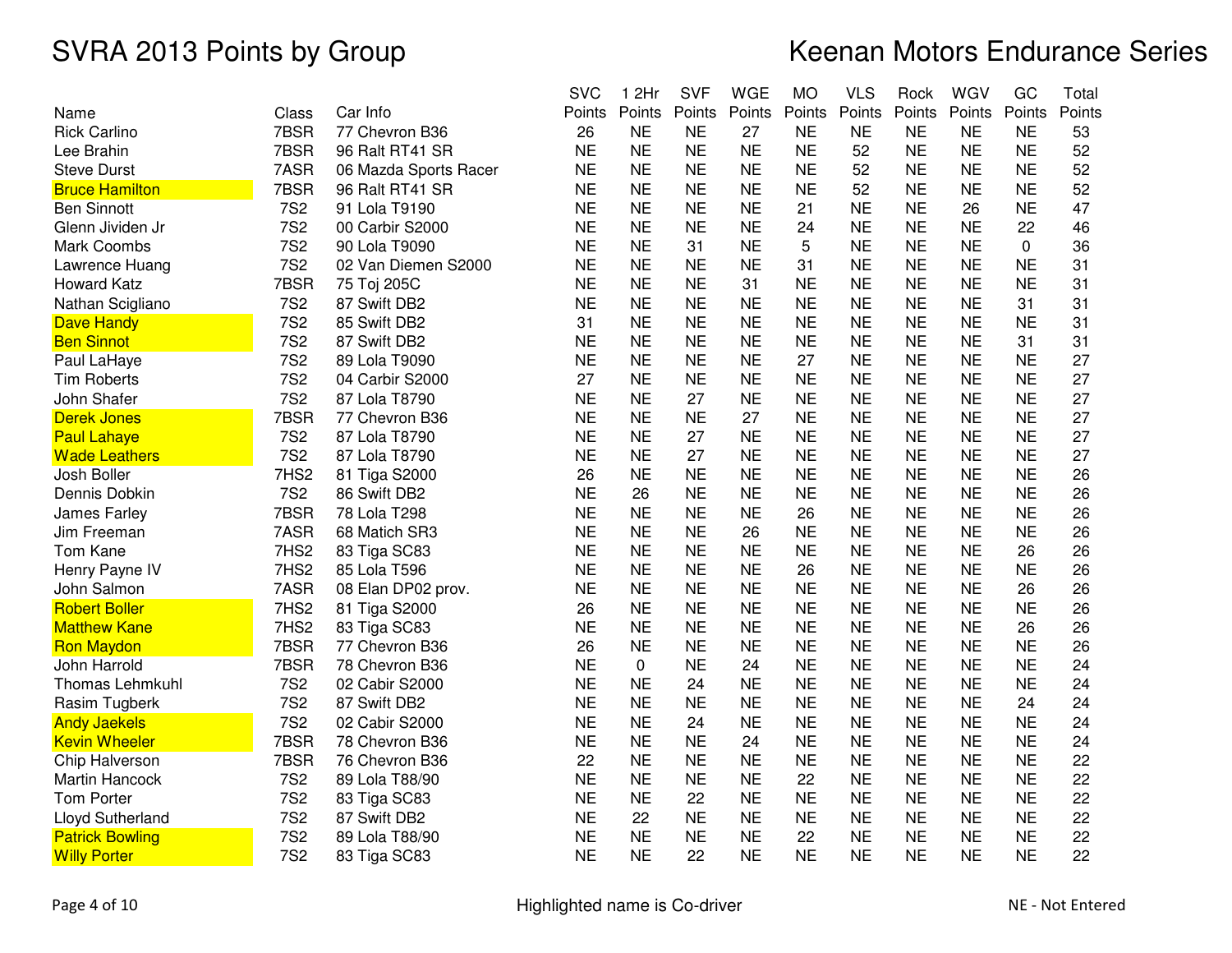|                         |            |                        | <b>SVC</b> | 1 2Hr     | <b>SVF</b> | <b>WGE</b>  | <b>MO</b> | <b>VLS</b> | Rock      | WGV       | GC        | Total    |
|-------------------------|------------|------------------------|------------|-----------|------------|-------------|-----------|------------|-----------|-----------|-----------|----------|
| Name                    | Class      | Car Info               | Points     | Points    | Points     | Points      | Points    | Points     | Points    | Points    | Points    | Points   |
| <b>Bruce Sutherland</b> | 7BSR       | 76 Chevron B36         | 22         | <b>NE</b> | <b>NE</b>  | <b>NE</b>   | <b>NE</b> | <b>NE</b>  | <b>NE</b> | <b>NE</b> | <b>NE</b> | 22       |
| <b>Dan Wilkie</b>       | 7BSR       | 76 Chevron B36         | 22         | <b>NE</b> | <b>NE</b>  | <b>NE</b>   | <b>NE</b> | <b>NE</b>  | <b>NE</b> | <b>NE</b> | <b>NE</b> | 22       |
| <b>Stevie Hynes</b>     | <b>7S2</b> | 82 Swift DB2           | <b>NE</b>  | <b>NE</b> | <b>NE</b>  | <b>NE</b>   | 20        | <b>NE</b>  | <b>NE</b> | <b>NE</b> | <b>NE</b> | 20       |
| <b>Claude Malette</b>   | <b>7S2</b> | 90 Lola T90/91         | 5          | <b>NE</b> | <b>NE</b>  | <b>NE</b>   | <b>NE</b> | <b>NE</b>  | <b>NE</b> | <b>NE</b> | <b>NE</b> | 5        |
| Chip Vance              | <b>7S2</b> | 97 Lola S2000          | <b>NE</b>  | <b>NE</b> | <b>NE</b>  | <b>NE</b>   | 5         | <b>NE</b>  | <b>NE</b> | <b>NE</b> | <b>NE</b> | 5        |
| <b>Tom Sloan</b>        | <b>7S2</b> | 97 Lola S2000          | <b>NE</b>  | <b>NE</b> | <b>NE</b>  | <b>NE</b>   | 5         | <b>NE</b>  | <b>NE</b> | <b>NE</b> | <b>NE</b> | 5        |
| <b>Patrick Donnelly</b> | <b>7S2</b> | 90 Swift DB5           | <b>NE</b>  | <b>NE</b> | 0          | <b>NE</b>   | <b>NE</b> | <b>NE</b>  | <b>NE</b> | <b>NE</b> | <b>NE</b> | 0        |
| <b>Brent Gernert</b>    | <b>7S2</b> | 86 Swift DB2           | <b>NE</b>  | <b>NE</b> | <b>NE</b>  | <b>NE</b>   | <b>NE</b> | 0          | <b>NE</b> | <b>NE</b> | <b>NE</b> | 0        |
| Nick Incantalupo        | 7BSR       | 77 Osella PA 5/7/8-054 | <b>NE</b>  | <b>NE</b> | <b>NE</b>  | $\mathbf 0$ | <b>NE</b> | <b>NE</b>  | <b>NE</b> | <b>NE</b> | <b>NE</b> | 0        |
| Randy Johnson           | 7BSR       | 75 Lola T296           | <b>NE</b>  | <b>NE</b> | <b>NE</b>  | $\mathbf 0$ | <b>NE</b> | <b>NE</b>  | <b>NE</b> | <b>NE</b> | <b>NE</b> | 0        |
| Dan Mershon             | 7M         | 67 Ford GT40           | <b>NE</b>  | 0         | <b>NE</b>  | <b>NE</b>   | <b>NE</b> | <b>NE</b>  | <b>NE</b> | <b>NE</b> | <b>NE</b> | 0        |
| David Putz              | 7M         | 71 Royale RP4A         | <b>NE</b>  | <b>NE</b> | 0          | <b>NE</b>   | <b>NE</b> | <b>NE</b>  | <b>NE</b> | <b>NE</b> | <b>NE</b> | 0        |
| <b>Bryan Gernert</b>    | <b>7S2</b> | 86 Swift DB2           | <b>NE</b>  | <b>NE</b> | <b>NE</b>  | <b>NE</b>   | <b>NE</b> | 0          | <b>NE</b> | <b>NE</b> | <b>NE</b> | 0        |
| <b>Randy Stegall</b>    | 7M         | 67 Ford GT40           | <b>NE</b>  | 0         | <b>NE</b>  | <b>NE</b>   | <b>NE</b> | <b>NE</b>  | <b>NE</b> | <b>NE</b> | <b>NE</b> | $\Omega$ |
| Rob Mocas               | 8BS        | 67 Alfa Romeo GTV      | 31         | <b>NE</b> | 26         | 10          | 31        | 52         | 52        | 31        | 24        | 257      |
| <b>Todd Treffert</b>    | 8AP        | 73 Porsche 911         | 31         | <b>NE</b> | <b>NE</b>  | <b>NE</b>   | 31        | 52         | <b>NE</b> | 24        | 31        | 169      |
| <b>Roman Tucker</b>     | 8BS        | 67 Alfa Romeo GTV      | <b>NE</b>  | <b>NE</b> | 26         | <b>NE</b>   | 31        | 52         | <b>NE</b> | 31        | <b>NE</b> | 140      |
| <b>Skott Burkland</b>   | 8BP        | 69 Porsche 911         | <b>NE</b>  | <b>NE</b> | <b>NE</b>  | 10          | <b>NE</b> | 52         | <b>NE</b> | 18        | 27        | 107      |
| Greg Seferian           | 8RS        | 82 Alfa Romeo GTV6     | 26         | 24        | <b>NE</b>  | <b>NE</b>   | <b>NE</b> | 52         | <b>NE</b> | <b>NE</b> | <b>NE</b> | 102      |
| James Cullen            | 8BP        | 72 Porsche 914/6       | 5          | <b>NE</b> | 24         | 10          | <b>NE</b> | <b>NE</b>  | <b>NE</b> | 22        | 31        | 92       |
| Jim Lenehan             | 8AP        | 71 Datsun 240Z         | <b>NE</b>  | <b>NE</b> | 22         | <b>NE</b>   | <b>NE</b> | 44         | <b>NE</b> | 20        | <b>NE</b> | 86       |
| John Cloud              | 8AP        | 98 Ford Mustang Cobra  | 24         | <b>NE</b> | <b>NE</b>  | <b>NE</b>   | 24        | <b>NE</b>  | <b>NE</b> | <b>NE</b> | 27        | 75       |
| Vince Vaccaro           | 8BS        | 72 Alfa Romeo GTV      | 27         | <b>NE</b> | <b>NE</b>  | 10          | <b>NE</b> | <b>NE</b>  | <b>NE</b> | 5         | 27        | 69       |
| Skip Bryan              | 8BS        | 72 BMW 2002            | 5          | <b>NE</b> | <b>NE</b>  | <b>NE</b>   | 24        | <b>NE</b>  | <b>NE</b> | <b>NE</b> | 31        | 60       |
| John Deford             | 8BP        | 73 Porsche 914/6       | 31         | <b>NE</b> | <b>NE</b>  | <b>NE</b>   | <b>NE</b> | <b>NE</b>  | <b>NE</b> | 24        | <b>NE</b> | 55       |
| <b>Marc Bunting</b>     | 8BP        | 73 Porsche 914/6       | 31         | <b>NE</b> | <b>NE</b>  | <b>NE</b>   | <b>NE</b> | <b>NE</b>  | <b>NE</b> | 24        | <b>NE</b> | 55       |
| Paul Stinson            | 8CP        | 63 Lotus Super 7       | <b>NE</b>  | 31        | <b>NE</b>  | <b>NE</b>   | <b>NE</b> | <b>NE</b>  | <b>NE</b> | 22        | <b>NE</b> | 53       |
| David Bland             | 8BP        | 69 Porsche 911         | 21         | <b>NE</b> | 31         | <b>NE</b>   | <b>NE</b> | <b>NE</b>  | <b>NE</b> | <b>NE</b> | <b>NE</b> | 52       |
| Lee Giannone            | 8BP        | 66 Porsche 911         | 24         | <b>NE</b> | <b>NE</b>  | <b>NE</b>   | <b>NE</b> | <b>NE</b>  | <b>NE</b> | 27        | <b>NE</b> | 51       |
| Nort Northam            | 8AP        | 72 Porsche 911         | <b>NE</b>  | 31        | <b>NE</b>  | <b>NE</b>   | <b>NE</b> | <b>NE</b>  | <b>NE</b> | 18        | <b>NE</b> | 49       |
| <b>Bill Foster</b>      | 8AP        | 95 Ford Mustang        | <b>NE</b>  | <b>NE</b> | <b>NE</b>  | <b>NE</b>   | 27        | <b>NE</b>  | <b>NE</b> | <b>NE</b> | 21        | 48       |
| <b>Tom Briest</b>       | 8AP        | 70 Porsche 914/6       | <b>NE</b>  | <b>NE</b> | <b>NE</b>  | <b>NE</b>   | <b>NE</b> | <b>NE</b>  | <b>NE</b> | 21        | 22        | 43       |
| Jim Hamblin             | 8BP        | 68 Porsche 911         | 5          | <b>NE</b> | <b>NE</b>  | <b>NE</b>   | <b>NE</b> | <b>NE</b>  | <b>NE</b> | 31        | <b>NE</b> | 36       |
| Tom Grudovich           | 8AP        | 66 Ginetta G4          | 5          | <b>NE</b> | <b>NE</b>  | <b>NE</b>   | <b>NE</b> | <b>NE</b>  | <b>NE</b> | 27        | <b>NE</b> | 32       |
| <b>Robert Hurley</b>    | 8CP        | 66 Porsche 911         | <b>NE</b>  | <b>NE</b> | <b>NE</b>  | <b>NE</b>   | <b>NE</b> | <b>NE</b>  | <b>NE</b> | 31        | <b>NE</b> | 31       |
| <b>Bob Leitzinger</b>   | 8BS        | 70 Datsun PL510        | <b>NE</b>  | 31        | <b>NE</b>  | <b>NE</b>   | <b>NE</b> | <b>NE</b>  | <b>NE</b> | <b>NE</b> | <b>NE</b> | 31       |
| Joe Riolo               | 8AP        | 72 Datsun 240Z         | <b>NE</b>  | <b>NE</b> | <b>NE</b>  | <b>NE</b>   | <b>NE</b> | <b>NE</b>  | <b>NE</b> | 31        | <b>NE</b> | 31       |
| <b>Brian Walsh</b>      | 8RS        | 71 Ford Pinto          | <b>NE</b>  | 31        | <b>NE</b>  | <b>NE</b>   | <b>NE</b> | <b>NE</b>  | <b>NE</b> | <b>NE</b> | <b>NE</b> | 31       |
| <b>Bill Abel</b>        | 8RS        | 66 Alfa Romeo GTV      | <b>NE</b>  | 27        | <b>NE</b>  | <b>NE</b>   | <b>NE</b> | <b>NE</b>  | <b>NE</b> | <b>NE</b> | <b>NE</b> | 27       |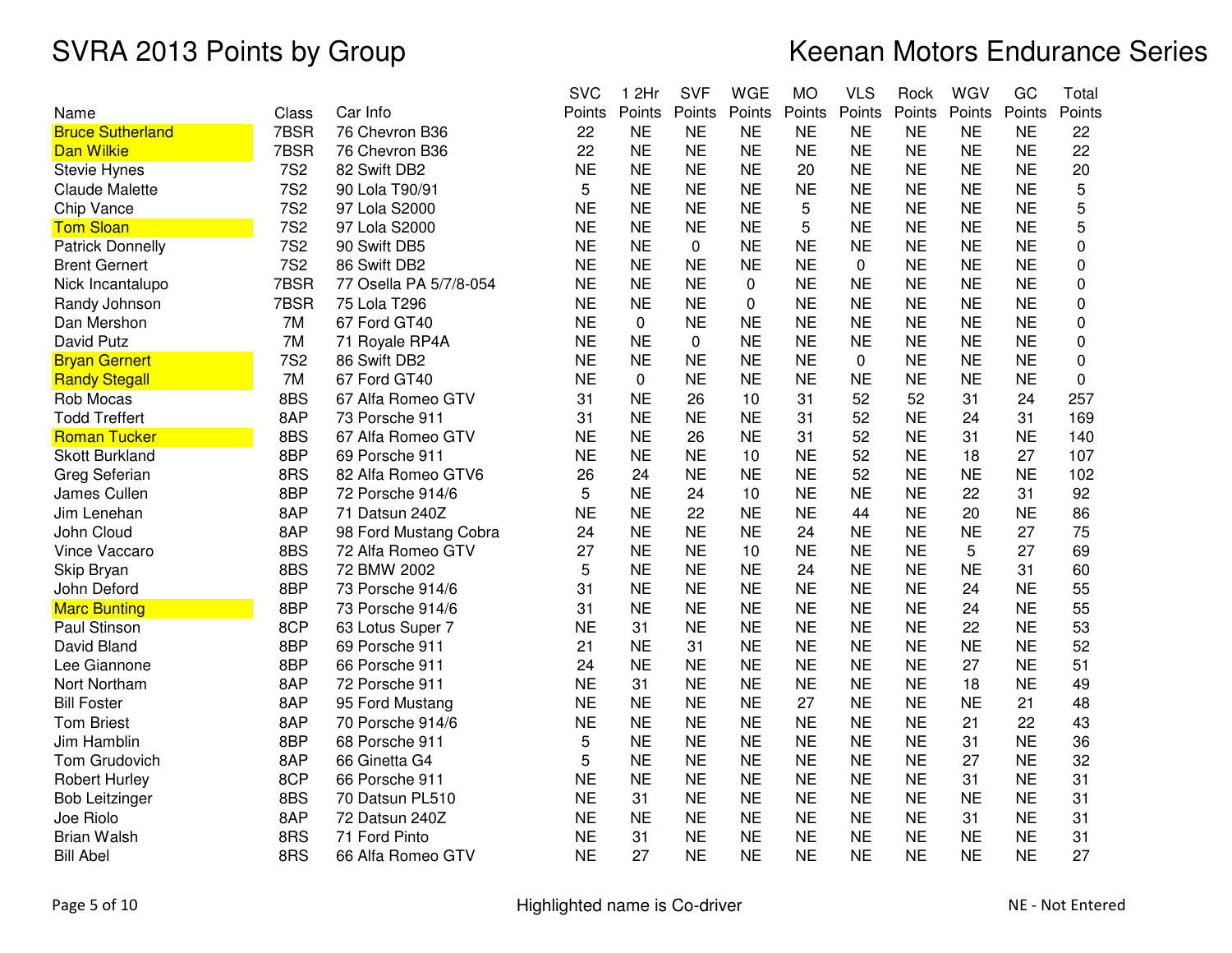|                           |       |                       | <b>SVC</b> | 1 2Hr     | <b>SVF</b> | <b>WGE</b> | <b>MO</b> | <b>VLS</b> | Rock      | WGV       | GC        | Total  |
|---------------------------|-------|-----------------------|------------|-----------|------------|------------|-----------|------------|-----------|-----------|-----------|--------|
| Name                      | Class | Car Info              | Points     | Points    | Points     | Points     | Points    | Points     | Points    | Points    | Points    | Points |
| Tom Benjamin              | 8BS   | 69 Alfa Romeo GTV     | 5          | <b>NE</b> | <b>NE</b>  | <b>NE</b>  | 22        | <b>NE</b>  | <b>NE</b> | <b>NE</b> | <b>NE</b> | 27     |
| Frank Boucher             | 8BP   | 69 Porsche 911S       | 27         | <b>NE</b> | <b>NE</b>  | <b>NE</b>  | <b>NE</b> | <b>NE</b>  | <b>NE</b> | <b>NE</b> | <b>NE</b> | 27     |
| <b>Bill Branson</b>       | 8BP   | 69 Porsche 911S       | <b>NE</b>  | <b>NE</b> | <b>NE</b>  | 10         | <b>NE</b> | <b>NE</b>  | <b>NE</b> | 17        | <b>NE</b> | 27     |
| Debbie Cloud              | 8AP   | 95 Ford Mustang Cobra | 27         | <b>NE</b> | <b>NE</b>  | <b>NE</b>  | <b>NE</b> | <b>NE</b>  | <b>NE</b> | <b>NE</b> | 0         | 27     |
| Robert Davenport          | 8BS   | 72 Alfa Romeo GTV     | <b>NE</b>  | <b>NE</b> | <b>NE</b>  | <b>NE</b>  | 27        | <b>NE</b>  | <b>NE</b> | <b>NE</b> | <b>NE</b> | 27     |
| <b>Andrew Doll</b>        | 8CP   | 70 Datsun 240Z        | <b>NE</b>  | <b>NE</b> | <b>NE</b>  | <b>NE</b>  | <b>NE</b> | <b>NE</b>  | <b>NE</b> | 27        | <b>NE</b> | 27     |
| Lisa Hansen               | 8BP   | 69 Porsche 911S       | <b>NE</b>  | <b>NE</b> | 27         | <b>NE</b>  | <b>NE</b> | <b>NE</b>  | <b>NE</b> | <b>NE</b> | <b>NE</b> | 27     |
| Mark Jensen               | 8AP   | 71 Porsche 911T       | <b>NE</b>  | 27        | <b>NE</b>  | <b>NE</b>  | <b>NE</b> | <b>NE</b>  | <b>NE</b> | <b>NE</b> | <b>NE</b> | 27     |
| Bo Lemastus               | 8BS   | 66 Alfa Romeo GTV     | <b>NE</b>  | 27        | <b>NE</b>  | <b>NE</b>  | <b>NE</b> | <b>NE</b>  | <b>NE</b> | <b>NE</b> | <b>NE</b> | 27     |
| <b>Steve Rauh</b>         | 8BS   | 71 Alfa Romeo GTV     | <b>NE</b>  | <b>NE</b> | <b>NE</b>  | <b>NE</b>  | <b>NE</b> | <b>NE</b>  | <b>NE</b> | 27        | <b>NE</b> | 27     |
| Art Woodworth             | 8CP   | 90 Mazda Miata        | <b>NE</b>  | 27        | <b>NE</b>  | <b>NE</b>  | <b>NE</b> | <b>NE</b>  | <b>NE</b> | <b>NE</b> | <b>NE</b> | 27     |
| <b>Michael Clifford</b>   | 8AP   | 66 Ginetta G4         | <b>NE</b>  | <b>NE</b> | <b>NE</b>  | <b>NE</b>  | <b>NE</b> | <b>NE</b>  | <b>NE</b> | 27        | <b>NE</b> | 27     |
| <b>Chris DeMinco</b>      | 8BS   | 71 Alfa Romeo GTV     | <b>NE</b>  | <b>NE</b> | <b>NE</b>  | <b>NE</b>  | <b>NE</b> | <b>NE</b>  | <b>NE</b> | 27        | <b>NE</b> | 27     |
| <b>Scott Harrington</b>   | 8RS   | 66 Alfa Romeo GTV     | <b>NE</b>  | 27        | <b>NE</b>  | <b>NE</b>  | <b>NE</b> | <b>NE</b>  | <b>NE</b> | <b>NE</b> | <b>NE</b> | 27     |
| <b>Christopher Jensen</b> | 8AP   | 71 Porsche 911T       | <b>NE</b>  | 27        | <b>NE</b>  | <b>NE</b>  | <b>NE</b> | <b>NE</b>  | <b>NE</b> | <b>NE</b> | <b>NE</b> | 27     |
| <b>John Rosenquist</b>    | 8CP   | 90 Mazda Miata        | <b>NE</b>  | 27        | <b>NE</b>  | <b>NE</b>  | <b>NE</b> | <b>NE</b>  | <b>NE</b> | <b>NE</b> | <b>NE</b> | 27     |
| <b>Fritz Seidel</b>       | 8BP   | 69 Porsche 911S       | 27         | <b>NE</b> | <b>NE</b>  | <b>NE</b>  | <b>NE</b> | <b>NE</b>  | <b>NE</b> | <b>NE</b> | <b>NE</b> | 27     |
| <b>Trina Allison</b>      | 8BP   | 92 Porsche 968        | <b>NE</b>  | <b>NE</b> | <b>NE</b>  | <b>NE</b>  | 26        | <b>NE</b>  | <b>NE</b> | <b>NE</b> | <b>NE</b> | 26     |
| <b>Cliff Berry</b>        | 8BP   | 72 Porsche 914/6      | <b>NE</b>  | 26        | <b>NE</b>  | <b>NE</b>  | <b>NE</b> | <b>NE</b>  | <b>NE</b> | <b>NE</b> | <b>NE</b> | 26     |
| Kirk Blaha                | 8AP   | 70 Datsun 240Z        | <b>NE</b>  | <b>NE</b> | 26         | <b>NE</b>  | <b>NE</b> | <b>NE</b>  | <b>NE</b> | <b>NE</b> | <b>NE</b> | 26     |
| Melanie Mitchell          | 8RS   | 86 Alfa Romeo GTV6    | <b>NE</b>  | <b>NE</b> | <b>NE</b>  | <b>NE</b>  | <b>NE</b> | <b>NE</b>  | <b>NE</b> | <b>NE</b> | 26        | 26     |
| <b>Michael Slutz</b>      | 8CP   | 85 Mazda RX7          | <b>NE</b>  | <b>NE</b> | <b>NE</b>  | <b>NE</b>  | 26        | <b>NE</b>  | <b>NE</b> | <b>NE</b> | <b>NE</b> | 26     |
| <b>Alan Tosler</b>        | 8CP   | 65 Lotus Elan         | <b>NE</b>  | <b>NE</b> | <b>NE</b>  | <b>NE</b>  | <b>NE</b> | <b>NE</b>  | <b>NE</b> | <b>NE</b> | 26        | 26     |
| <b>Rick Blaha</b>         | 8AP   | 70 Datsun 240Z        | <b>NE</b>  | <b>NE</b> | 26         | <b>NE</b>  | <b>NE</b> | <b>NE</b>  | <b>NE</b> | <b>NE</b> | <b>NE</b> | 26     |
| <b>Casey Putsch</b>       | 8BP   | 92 Porsche 968        | <b>NE</b>  | <b>NE</b> | <b>NE</b>  | <b>NE</b>  | 26        | <b>NE</b>  | <b>NE</b> | <b>NE</b> | <b>NE</b> | 26     |
| Marc Adler                | 8CP   | 72 Porsche 914/6      | <b>NE</b>  | <b>NE</b> | <b>NE</b>  | <b>NE</b>  | <b>NE</b> | <b>NE</b>  | <b>NE</b> | 24        | <b>NE</b> | 24     |
| Phil Bagley               | 8CP   | 70 Porsche 911        | <b>NE</b>  | 24        | <b>NE</b>  | <b>NE</b>  | <b>NE</b> | <b>NE</b>  | <b>NE</b> | <b>NE</b> | <b>NE</b> | 24     |
| <b>Ray Nichols</b>        | 8BS   | 71 Alfa Romeo GTV     | 24         | <b>NE</b> | <b>NE</b>  | <b>NE</b>  | <b>NE</b> | <b>NE</b>  | <b>NE</b> | <b>NE</b> | <b>NE</b> | 24     |
| <b>Bob Shafer</b>         | 8AP   | 69 Porsche 911        | <b>NE</b>  | 24        | <b>NE</b>  | <b>NE</b>  | <b>NE</b> | <b>NE</b>  | <b>NE</b> | <b>NE</b> | <b>NE</b> | 24     |
| George Wright             | 8AP   | 72 Datsun 240Z        | <b>NE</b>  | <b>NE</b> | <b>NE</b>  | <b>NE</b>  | <b>NE</b> | <b>NE</b>  | <b>NE</b> | <b>NE</b> | 24        | 24     |
| <b>Hal Nichols</b>        | 8BS   | 71 Alfa Romeo GTV     | 24         | <b>NE</b> | <b>NE</b>  | <b>NE</b>  | <b>NE</b> | <b>NE</b>  | <b>NE</b> | <b>NE</b> | <b>NE</b> | 24     |
| <b>Tom Sutterfield</b>    | 8CP   | 70 Porsche 911        | <b>NE</b>  | 24        | <b>NE</b>  | <b>NE</b>  | <b>NE</b> | <b>NE</b>  | <b>NE</b> | <b>NE</b> | <b>NE</b> | 24     |
| <b>Jim Wise</b>           | 8AP   | 69 Porsche 911        | <b>NE</b>  | 24        | <b>NE</b>  | <b>NE</b>  | <b>NE</b> | <b>NE</b>  | <b>NE</b> | <b>NE</b> | <b>NE</b> | 24     |
| <b>Bob Borden</b>         | 8AP   | 71 Porsche 911        | <b>NE</b>  | <b>NE</b> | <b>NE</b>  | <b>NE</b>  | <b>NE</b> | <b>NE</b>  | <b>NE</b> | 22        | <b>NE</b> | 22     |
| George Calfo              | 8BP   | 70 Porsche 911S       | 22         | <b>NE</b> | <b>NE</b>  | <b>NE</b>  | <b>NE</b> | <b>NE</b>  | <b>NE</b> | <b>NE</b> | <b>NE</b> | 22     |
| Ryan Harrold              | 8BP   | 73 Porsche 914/6      | <b>NE</b>  | 22        | <b>NE</b>  | <b>NE</b>  | <b>NE</b> | <b>NE</b>  | <b>NE</b> | <b>NE</b> | <b>NE</b> | 22     |
| Richard Jemison           | 8CP   | 67 Alfa Romeo Duetto  | <b>NE</b>  | 22        | <b>NE</b>  | <b>NE</b>  | <b>NE</b> | <b>NE</b>  | <b>NE</b> | <b>NE</b> | <b>NE</b> | 22     |
| Gary Jones                | 8AP   | 95 Ford Mustang       | <b>NE</b>  | 22        | <b>NE</b>  | <b>NE</b>  | <b>NE</b> | <b>NE</b>  | <b>NE</b> | <b>NE</b> | <b>NE</b> | 22     |
| Michael Walsh             | 8AP   | 71 Porsche 914/6      | 22         | <b>NE</b> | <b>NE</b>  | <b>NE</b>  | <b>NE</b> | <b>NE</b>  | <b>NE</b> | <b>NE</b> | <b>NE</b> | 22     |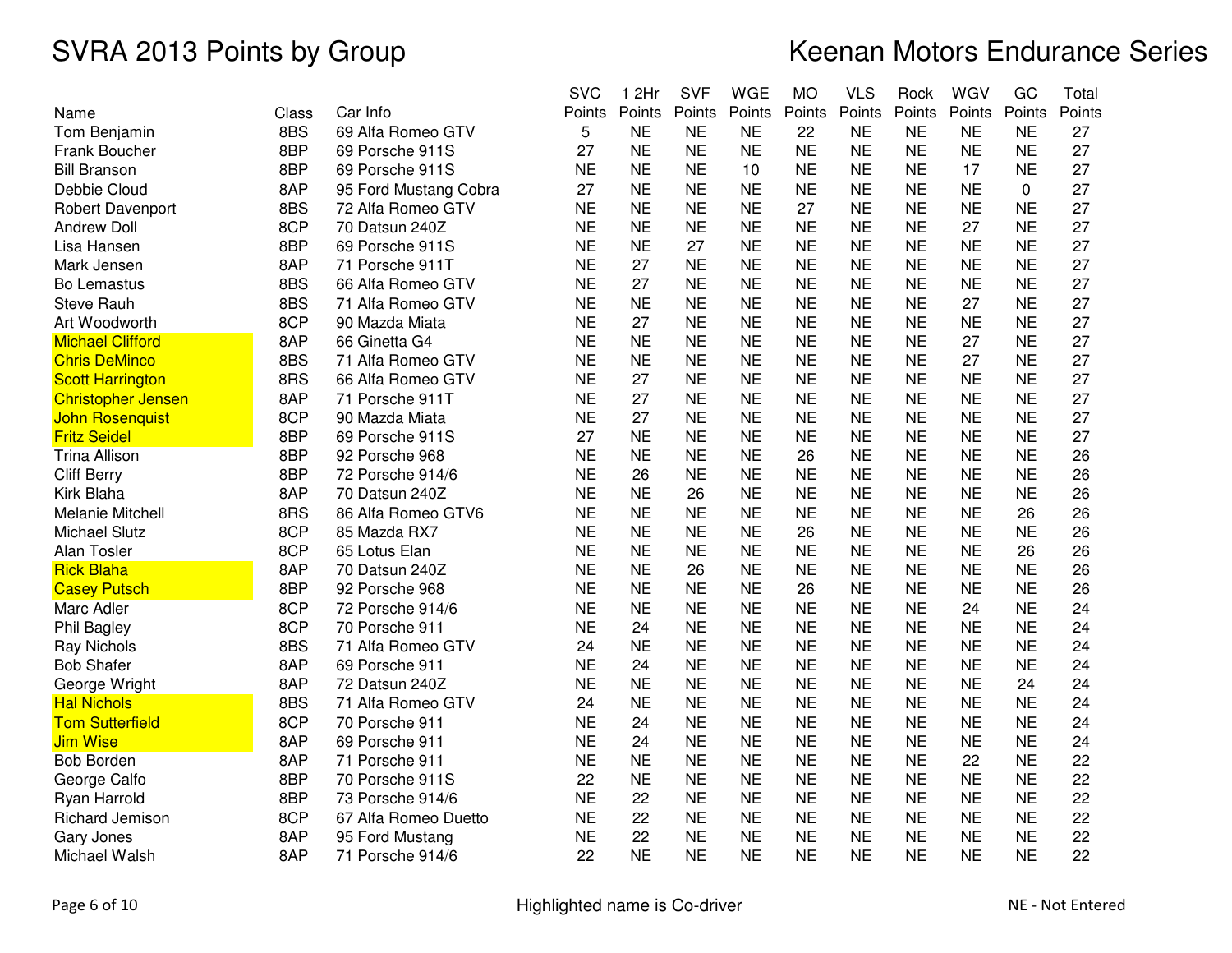|                         |       |                       | <b>SVC</b> | 1 2Hr     | <b>SVF</b> | <b>WGE</b> | <b>MO</b> | <b>VLS</b> | Rock      | WGV       | GC        | Total  |
|-------------------------|-------|-----------------------|------------|-----------|------------|------------|-----------|------------|-----------|-----------|-----------|--------|
| Name                    | Class | Car Info              | Points     | Points    | Points     | Points     | Points    | Points     | Points    | Points    | Points    | Points |
| <b>Bruce Ellsworth</b>  | 8BP   | 70 Porsche 911S       | 22         | <b>NE</b> | <b>NE</b>  | <b>NE</b>  | <b>NE</b> | <b>NE</b>  | <b>NE</b> | <b>NE</b> | <b>NE</b> | 22     |
| <b>Dickson Rathbone</b> | 8AP   | 95 Ford Mustang       | <b>NE</b>  | 22        | <b>NE</b>  | <b>NE</b>  | <b>NE</b> | <b>NE</b>  | <b>NE</b> | <b>NE</b> | <b>NE</b> | 22     |
| <b>Andrew Burke</b>     | 8BP   | 70 Porsche 914/6      | <b>NE</b>  | <b>NE</b> | <b>NE</b>  | <b>NE</b>  | <b>NE</b> | <b>NE</b>  | <b>NE</b> | 21        | <b>NE</b> | 21     |
| <b>Tim Carey</b>        | 8CP   | 73 Datsun 240Z        | <b>NE</b>  | 21        | <b>NE</b>  | <b>NE</b>  | <b>NE</b> | <b>NE</b>  | <b>NE</b> | <b>NE</b> | <b>NE</b> | 21     |
| <b>Ron Zitza</b>        | 8BP   | 70 Porsche 914/6      | <b>NE</b>  | <b>NE</b> | <b>NE</b>  | <b>NE</b>  | <b>NE</b> | <b>NE</b>  | <b>NE</b> | 21        | <b>NE</b> | 21     |
| <b>Jeff Fisher</b>      | 8BP   | 64 Lotus Elan 26R     | <b>NE</b>  | <b>NE</b> | <b>NE</b>  | <b>NE</b>  | <b>NE</b> | <b>NE</b>  | <b>NE</b> | 20        | <b>NE</b> | 20     |
| Brenda Johnson          | 8BP   | 71 Porsche 914/6      | 20         | <b>NE</b> | <b>NE</b>  | <b>NE</b>  | <b>NE</b> | <b>NE</b>  | <b>NE</b> | <b>NE</b> | <b>NE</b> | 20     |
| <b>Philip Needs</b>     | 8CP   | 66 Lotus Elan         | <b>NE</b>  | 20        | <b>NE</b>  | <b>NE</b>  | <b>NE</b> | <b>NE</b>  | <b>NE</b> | <b>NE</b> | <b>NE</b> | 20     |
| <b>Brian Johnson</b>    | 8BP   | 71 Porsche 914/6      | 20         | <b>NE</b> | <b>NE</b>  | <b>NE</b>  | <b>NE</b> | <b>NE</b>  | <b>NE</b> | <b>NE</b> | <b>NE</b> | 20     |
| Andy Jenks              | 8BP   | 69 Porsche 911        | <b>NE</b>  | <b>NE</b> | <b>NE</b>  | <b>NE</b>  | <b>NE</b> | <b>NE</b>  | <b>NE</b> | 19        | <b>NE</b> | 19     |
| <b>Hervey Parke</b>     | 8BP   | 65 Ginetta G4         | 19         | <b>NE</b> | <b>NE</b>  | <b>NE</b>  | <b>NE</b> | <b>NE</b>  | <b>NE</b> | <b>NE</b> | <b>NE</b> | 19     |
| Russ Poole              | 8CP   | 70 Porsche 914/6      | <b>NE</b>  | 19        | <b>NE</b>  | <b>NE</b>  | <b>NE</b> | <b>NE</b>  | <b>NE</b> | <b>NE</b> | <b>NE</b> | 19     |
| Chris Zappa             | 8AP   | 69 TVR Tuscan         | <b>NE</b>  | <b>NE</b> | <b>NE</b>  | <b>NE</b>  | <b>NE</b> | <b>NE</b>  | <b>NE</b> | 19        | <b>NE</b> | 19     |
| Linwood Staub           | 8CP   | 72 Datsun 240 Z       | <b>NE</b>  | 18        | <b>NE</b>  | <b>NE</b>  | <b>NE</b> | <b>NE</b>  | <b>NE</b> | <b>NE</b> | <b>NE</b> | 18     |
| Keith Dunbar            | 8CP   | 67 Lotus Elan         | <b>NE</b>  | <b>NE</b> | <b>NE</b>  | 10         | 0         | <b>NE</b>  | <b>NE</b> | 5         | <b>NE</b> | 15     |
| Mayo Smith              | 8AP   | 72 Porsche 911RS      | <b>NE</b>  | <b>NE</b> | <b>NE</b>  | 10         | <b>NE</b> | <b>NE</b>  | <b>NE</b> | 5         | <b>NE</b> | 15     |
| Kent Bain               | 8AP   | 72 Porsche 914/6      | <b>NE</b>  | <b>NE</b> | <b>NE</b>  | 10         | <b>NE</b> | <b>NE</b>  | <b>NE</b> | <b>NE</b> | <b>NE</b> | 10     |
| Nicolas Clemence        | 8CP   | 67 Porsche 911S       | <b>NE</b>  | <b>NE</b> | <b>NE</b>  | 10         | <b>NE</b> | <b>NE</b>  | <b>NE</b> | <b>NE</b> | <b>NE</b> | 10     |
| <b>Russell Gee</b>      | 8BS   | 69 BMW 2002           | <b>NE</b>  | <b>NE</b> | <b>NE</b>  | 10         | <b>NE</b> | <b>NE</b>  | <b>NE</b> | <b>NE</b> | <b>NE</b> | 10     |
| Ryan Harrold            | 8CP   | 73 Porsche 914/6      | <b>NE</b>  | <b>NE</b> | <b>NE</b>  | 10         | <b>NE</b> | <b>NE</b>  | <b>NE</b> | <b>NE</b> | <b>NE</b> | 10     |
| Jay Iliohan             | 8BS   | 66 Alfa Romeo GTA     | <b>NE</b>  | <b>NE</b> | <b>NE</b>  | 10         | <b>NE</b> | <b>NE</b>  | <b>NE</b> | <b>NE</b> | <b>NE</b> | 10     |
| Harry McPherson         | 8AP   | 95 Ford Mustang Cobra | <b>NE</b>  | <b>NE</b> | <b>NE</b>  | 10         | <b>NE</b> | <b>NE</b>  | <b>NE</b> | <b>NE</b> | <b>NE</b> | 10     |
| Robert Newman, Jr       | 8BP   | 70 Porsche 911S       | <b>NE</b>  | <b>NE</b> | <b>NE</b>  | 10         | <b>NE</b> | <b>NE</b>  | <b>NE</b> | <b>NE</b> | <b>NE</b> | 10     |
| <b>Jerry Peters</b>     | 8BP   | 69 Porsche 911        | <b>NE</b>  | <b>NE</b> | <b>NE</b>  | 10         | <b>NE</b> | <b>NE</b>  | <b>NE</b> | <b>NE</b> | <b>NE</b> | 10     |
| Ronnie Randall          | 8BP   | 66 Porsche 911        | <b>NE</b>  | <b>NE</b> | <b>NE</b>  | 10         | <b>NE</b> | <b>NE</b>  | <b>NE</b> | <b>NE</b> | <b>NE</b> | 10     |
| <b>Allan Robbins</b>    | 8AP   | 70 Datsun 240Z        | <b>NE</b>  | <b>NE</b> | <b>NE</b>  | 10         | <b>NE</b> | <b>NE</b>  | <b>NE</b> | <b>NE</b> | <b>NE</b> | 10     |
| <b>Frank Beck</b>       | 8CP   | 67 Porsche 911S       | <b>NE</b>  | <b>NE</b> | <b>NE</b>  | 10         | <b>NE</b> | <b>NE</b>  | <b>NE</b> | <b>NE</b> | <b>NE</b> | 10     |
| <b>Tom Fitzgerald</b>   | 8AP   | 70 Datsun 240Z        | <b>NE</b>  | <b>NE</b> | <b>NE</b>  | 10         | <b>NE</b> | <b>NE</b>  | <b>NE</b> | <b>NE</b> | <b>NE</b> | 10     |
| <b>Brady Refenning</b>  | 8BP   | 69 Porsche 911        | <b>NE</b>  | <b>NE</b> | <b>NE</b>  | 10         | <b>NE</b> | <b>NE</b>  | <b>NE</b> | <b>NE</b> | <b>NE</b> | 10     |
| <b>Jack Refenning</b>   | 8BP   | 66 Porsche 911        | <b>NE</b>  | <b>NE</b> | <b>NE</b>  | 10         | <b>NE</b> | <b>NE</b>  | <b>NE</b> | <b>NE</b> | <b>NE</b> | 10     |
| <b>Kevin Wheeler</b>    | 8CP   | 73 Porsche 914/6      | <b>NE</b>  | <b>NE</b> | <b>NE</b>  | 10         | <b>NE</b> | <b>NE</b>  | <b>NE</b> | <b>NE</b> | <b>NE</b> | 10     |
| Frank Beck              | 8AP   | 92 Porsche 911 RS     | 5          | <b>NE</b> | <b>NE</b>  | <b>NE</b>  | <b>NE</b> | <b>NE</b>  | <b>NE</b> | <b>NE</b> | <b>NE</b> | 5      |
| Andre Herke Jr.         | 8BS   | 68 BMW 2002           | <b>NE</b>  | 5         | <b>NE</b>  | <b>NE</b>  | <b>NE</b> | <b>NE</b>  | <b>NE</b> | <b>NE</b> | <b>NE</b> | 5      |
| <b>Allan Robbins</b>    | 8RS   | 92 Oldsmobile Cutlass | <b>NE</b>  | 5         | <b>NE</b>  | <b>NE</b>  | <b>NE</b> | <b>NE</b>  | <b>NE</b> | <b>NE</b> | <b>NE</b> | 5      |
| Orie Voightman          | 8CP   | 01 Mazda Miata        | <b>NE</b>  | 5         | <b>NE</b>  | <b>NE</b>  | <b>NE</b> | <b>NE</b>  | <b>NE</b> | <b>NE</b> | <b>NE</b> | 5      |
| Kye Wankum              | 8BP   | 68 Porsche 911 L      | <b>NE</b>  | <b>NE</b> | <b>NE</b>  | <b>NE</b>  | <b>NE</b> | <b>NE</b>  | <b>NE</b> | 5         | <b>NE</b> | 5      |
| <b>Mike Calderon</b>    | 8CP   | 01 Mazda Miata        | <b>NE</b>  | 5         | <b>NE</b>  | <b>NE</b>  | <b>NE</b> | <b>NE</b>  | <b>NE</b> | <b>NE</b> | <b>NE</b> | 5      |
| <b>Brian Thomas</b>     | 8RS   | 92 Oldsmobile Cutlass | <b>NE</b>  | 5         | <b>NE</b>  | <b>NE</b>  | <b>NE</b> | <b>NE</b>  | <b>NE</b> | <b>NE</b> | <b>NE</b> | 5      |
| David Baughman          | 8AP   | 86 Toyota MR2         | <b>NE</b>  | <b>NE</b> | <b>NE</b>  | <b>NE</b>  | <b>NE</b> | <b>NE</b>  | <b>NE</b> | <b>NE</b> | $\Omega$  | 0      |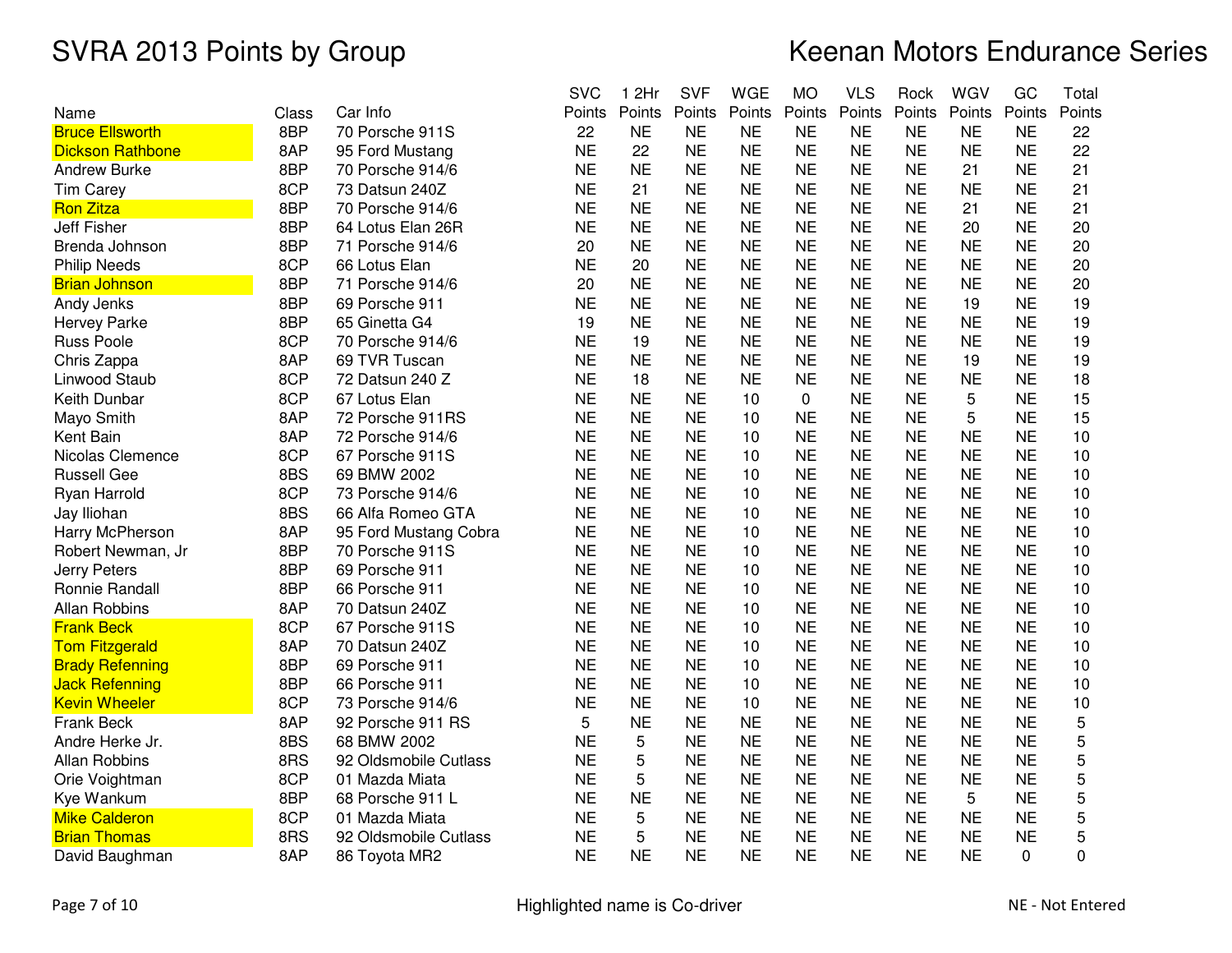|                          |       |                           | <b>SVC</b> | 1 2Hr     | <b>SVF</b> | <b>WGE</b>  | <b>MO</b> | <b>VLS</b> | Rock      | WGV       | GC        | Total  |
|--------------------------|-------|---------------------------|------------|-----------|------------|-------------|-----------|------------|-----------|-----------|-----------|--------|
| Name                     | Class | Car Info                  | Points     | Points    | Points     | Points      | Points    | Points     | Points    | Points    | Points    | Points |
| Joe Hoover               | 8X    | 75 Porsche 914/6          | <b>NE</b>  | 0         | <b>NE</b>  | <b>NE</b>   | <b>NE</b> | <b>NE</b>  | <b>NE</b> | <b>NE</b> | <b>NE</b> | 0      |
| Joel Quadracci           | 9F1   | 97 Lola T9720             | <b>NE</b>  | <b>NE</b> | 26         | <b>NE</b>   | <b>NE</b> | <b>NE</b>  | <b>NE</b> | <b>NE</b> | <b>NE</b> | 26     |
| Ron Branom               | 10AP  | 95 Porsche 993            | 26         | 26        | <b>NE</b>  | <b>NE</b>   | 26        | 52         | 52        | 26        | 26        | 234    |
| <b>Jeff Mitchell</b>     | 10AP  | 95 Porsche 993            | 26         | 26        | <b>NE</b>  | <b>NE</b>   | 26        | 52         | 52        | 26        | 26        | 234    |
| <b>Randy Proudfit</b>    | 10BP  | 71 Porsche 911            | <b>NE</b>  | <b>NE</b> | <b>NE</b>  | <b>NE</b>   | 26        | <b>NE</b>  | <b>NE</b> | 31        | 31        | 88     |
| <b>Ron Zitza</b>         | 10BP  | 71 Porsche 911            | <b>NE</b>  | <b>NE</b> | <b>NE</b>  | <b>NE</b>   | 26        | <b>NE</b>  | <b>NE</b> | 31        | 31        | 88     |
| Mike Fisher              | 10MP1 | 00 Audi S4                | 26         | <b>NE</b> | 26         | <b>NE</b>   | <b>NE</b> | <b>NE</b>  | <b>NE</b> | <b>NE</b> | 26        | 78     |
| Ken McKinnon             | 10GT2 | 72 Porsche 911 RSR        | 26         | 31        | <b>NE</b>  | <b>NE</b>   | <b>NE</b> | <b>NE</b>  | <b>NE</b> | <b>NE</b> | <b>NE</b> | 57     |
| <b>Mike Bruns</b>        | 10GT2 | 72 Porsche 911 RSR        | 26         | 31        | <b>NE</b>  | <b>NE</b>   | <b>NE</b> | <b>NE</b>  | <b>NE</b> | <b>NE</b> | <b>NE</b> | 57     |
| <b>Jeff Fisher</b>       | 10MP1 | 00 Audi S4                | <b>NE</b>  | <b>NE</b> | 26         | <b>NE</b>   | <b>NE</b> | <b>NE</b>  | <b>NE</b> | <b>NE</b> | 26        | 52     |
| Ron Pawley               | 10MP1 | 93 Toyota Supra           | 22         | 27        | <b>NE</b>  | <b>NE</b>   | <b>NE</b> | <b>NE</b>  | <b>NE</b> | <b>NE</b> | <b>NE</b> | 49     |
| Stefano Lousso           | 10MP1 | 00 Ferrari 360            | <b>NE</b>  | 31        | <b>NE</b>  | <b>NE</b>   | <b>NE</b> | <b>NE</b>  | <b>NE</b> | <b>NE</b> | <b>NE</b> | 31     |
| <b>Peter Argetsinger</b> | 10MP1 | 00 Ferrari 360            | <b>NE</b>  | 31        | <b>NE</b>  | <b>NE</b>   | <b>NE</b> | <b>NE</b>  | <b>NE</b> | <b>NE</b> | <b>NE</b> | 31     |
| <b>Clark Howey</b>       | 10GT2 | 66 Chevrolet Corvette     | <b>NE</b>  | 27        | <b>NE</b>  | <b>NE</b>   | <b>NE</b> | <b>NE</b>  | <b>NE</b> | <b>NE</b> | <b>NE</b> | 27     |
| <b>Ron Pawley</b>        | 10MP1 | 93 Toyota Supra           | <b>NE</b>  | 27        | <b>NE</b>  | <b>NE</b>   | <b>NE</b> | <b>NE</b>  | <b>NE</b> | <b>NE</b> | <b>NE</b> | 27     |
| John Shannon             | 10BP  | 01 Chevrolet Corvette Z06 | <b>NE</b>  | <b>NE</b> | <b>NE</b>  | <b>NE</b>   | <b>NE</b> | <b>NE</b>  | <b>NE</b> | 27        | <b>NE</b> | 27     |
| Jim Thomasson            | 10BP  | 93 Porsche RS America     | <b>NE</b>  | <b>NE</b> | <b>NE</b>  | <b>NE</b>   | <b>NE</b> | <b>NE</b>  | <b>NE</b> | <b>NE</b> | 27        | 27     |
| <b>Aaron Lowden</b>      | 10GT2 | 66 Chevrolet Corvette     | <b>NE</b>  | 27        | <b>NE</b>  | <b>NE</b>   | <b>NE</b> | <b>NE</b>  | <b>NE</b> | <b>NE</b> | <b>NE</b> | 27     |
| <b>Bill Abel</b>         | 10SR  | 90 Dodge Shelby Can-Am    | <b>NE</b>  | 26        | <b>NE</b>  | <b>NE</b>   | <b>NE</b> | <b>NE</b>  | <b>NE</b> | <b>NE</b> | <b>NE</b> | 26     |
| Jeff Bernatovich         | 10GT1 | 90 Chevrolet Corvette     | <b>NE</b>  | 26        | <b>NE</b>  | $\mathbf 0$ | <b>NE</b> | <b>NE</b>  | <b>NE</b> | <b>NE</b> | <b>NE</b> | 26     |
| Tom Forgione             | 10SC3 | 02 Ford Taurus            | <b>NE</b>  | <b>NE</b> | <b>NE</b>  | 26          | <b>NE</b> | <b>NE</b>  | <b>NE</b> | <b>NE</b> | <b>NE</b> | 26     |
| <b>Gary Klutt</b>        | 10SC3 | 99 Chevrolet Impala       | <b>NE</b>  | <b>NE</b> | <b>NE</b>  | <b>NE</b>   | <b>NE</b> | <b>NE</b>  | <b>NE</b> | 26        | <b>NE</b> | 26     |
| Larry Mahanor            | 10GT3 | 77 Nissan 280Z            | <b>NE</b>  | 26        | <b>NE</b>  | <b>NE</b>   | <b>NE</b> | <b>NE</b>  | <b>NE</b> | <b>NE</b> | <b>NE</b> | 26     |
| <b>Philip Needs</b>      | 10BP  | 85 Ford Mustang           | <b>NE</b>  | 26        | <b>NE</b>  | <b>NE</b>   | <b>NE</b> | <b>NE</b>  | <b>NE</b> | <b>NE</b> | <b>NE</b> | 26     |
| Douglas Sokolowski       | 10GT1 | 77 Porsche 911            | 26         | <b>NE</b> | <b>NE</b>  | <b>NE</b>   | <b>NE</b> | <b>NE</b>  | <b>NE</b> | <b>NE</b> | <b>NE</b> | 26     |
| Ron Stanley              | 10SC3 | 05 Nascar Dodge Charger   | <b>NE</b>  | 26        | <b>NE</b>  | <b>NE</b>   | <b>NE</b> | <b>NE</b>  | <b>NE</b> | <b>NE</b> | <b>NE</b> | 26     |
| Carl Tallardy            | 10GT2 | 96 Fabcar 911             | <b>NE</b>  | <b>NE</b> | <b>NE</b>  | <b>NE</b>   | <b>NE</b> | <b>NE</b>  | <b>NE</b> | 26        | <b>NE</b> | 26     |
| Alex Welch               | 10GT1 | 97 Porsche 911 RSR        | <b>NE</b>  | <b>NE</b> | <b>NE</b>  | <b>NE</b>   | <b>NE</b> | <b>NE</b>  | <b>NE</b> | 26        | <b>NE</b> | 26     |
| <b>Scott Harrington</b>  | 10SR  | 90 Dodge Shelby Can-Am    | <b>NE</b>  | 26        | <b>NE</b>  | <b>NE</b>   | <b>NE</b> | <b>NE</b>  | <b>NE</b> | <b>NE</b> | <b>NE</b> | 26     |
| <b>Chuck Hebing</b>      | 10SC3 | 02 Ford Taurus            | <b>NE</b>  | <b>NE</b> | <b>NE</b>  | 26          | <b>NE</b> | <b>NE</b>  | <b>NE</b> | <b>NE</b> | <b>NE</b> | 26     |
| <b>Ryan Klutt</b>        | 10SC3 | 99 Chevrolet Impala       | <b>NE</b>  | <b>NE</b> | <b>NE</b>  | <b>NE</b>   | <b>NE</b> | <b>NE</b>  | <b>NE</b> | 26        | <b>NE</b> | 26     |
| Ken Fitzgerald           | 10BP  | 90 Lotus Esprit           | <b>NE</b>  | <b>NE</b> | <b>NE</b>  | <b>NE</b>   | <b>NE</b> | <b>NE</b>  | <b>NE</b> | <b>NE</b> | 24        | 24     |
| Eric Johnson             | 10GT2 | 97 Porsche 993 RSR        | <b>NE</b>  | 24        | <b>NE</b>  | <b>NE</b>   | <b>NE</b> | <b>NE</b>  | <b>NE</b> | <b>NE</b> | <b>NE</b> | 24     |
| Peter Lombardo Jr.       | 10MP1 | 98 Ferrari 355 Challenge  | <b>NE</b>  | 24        | <b>NE</b>  | <b>NE</b>   | <b>NE</b> | <b>NE</b>  | <b>NE</b> | <b>NE</b> | <b>NE</b> | 24     |
| Erik Weyls               | 10BP  | 92 Porsche 911 RS         | <b>NE</b>  | <b>NE</b> | <b>NE</b>  | <b>NE</b>   | <b>NE</b> | <b>NE</b>  | <b>NE</b> | 24        | <b>NE</b> | 24     |
| Markus Glarner           | 10GT2 | 80 BMW M1                 | <b>NE</b>  | <b>NE</b> | <b>NE</b>  | <b>NE</b>   | <b>NE</b> | <b>NE</b>  | <b>NE</b> | 22        | <b>NE</b> | 22     |
| Chad Jorgensen           | 10GT1 | 93 Oldsmobile Cutlass     | <b>NE</b>  | 22        | <b>NE</b>  | <b>NE</b>   | <b>NE</b> | <b>NE</b>  | <b>NE</b> | <b>NE</b> | <b>NE</b> | 22     |
| Henry Schmitt            | 10GT2 | 78 BMW M1 Procar          | <b>NE</b>  | 22        | <b>NE</b>  | <b>NE</b>   | <b>NE</b> | <b>NE</b>  | <b>NE</b> | <b>NE</b> | <b>NE</b> | 22     |
| Ron Tietjen              | 10BP  | 87 Porsche Turbo Cup      | <b>NE</b>  | <b>NE</b> | <b>NE</b>  | <b>NE</b>   | <b>NE</b> | <b>NE</b>  | <b>NE</b> | 22        | <b>NE</b> | 22     |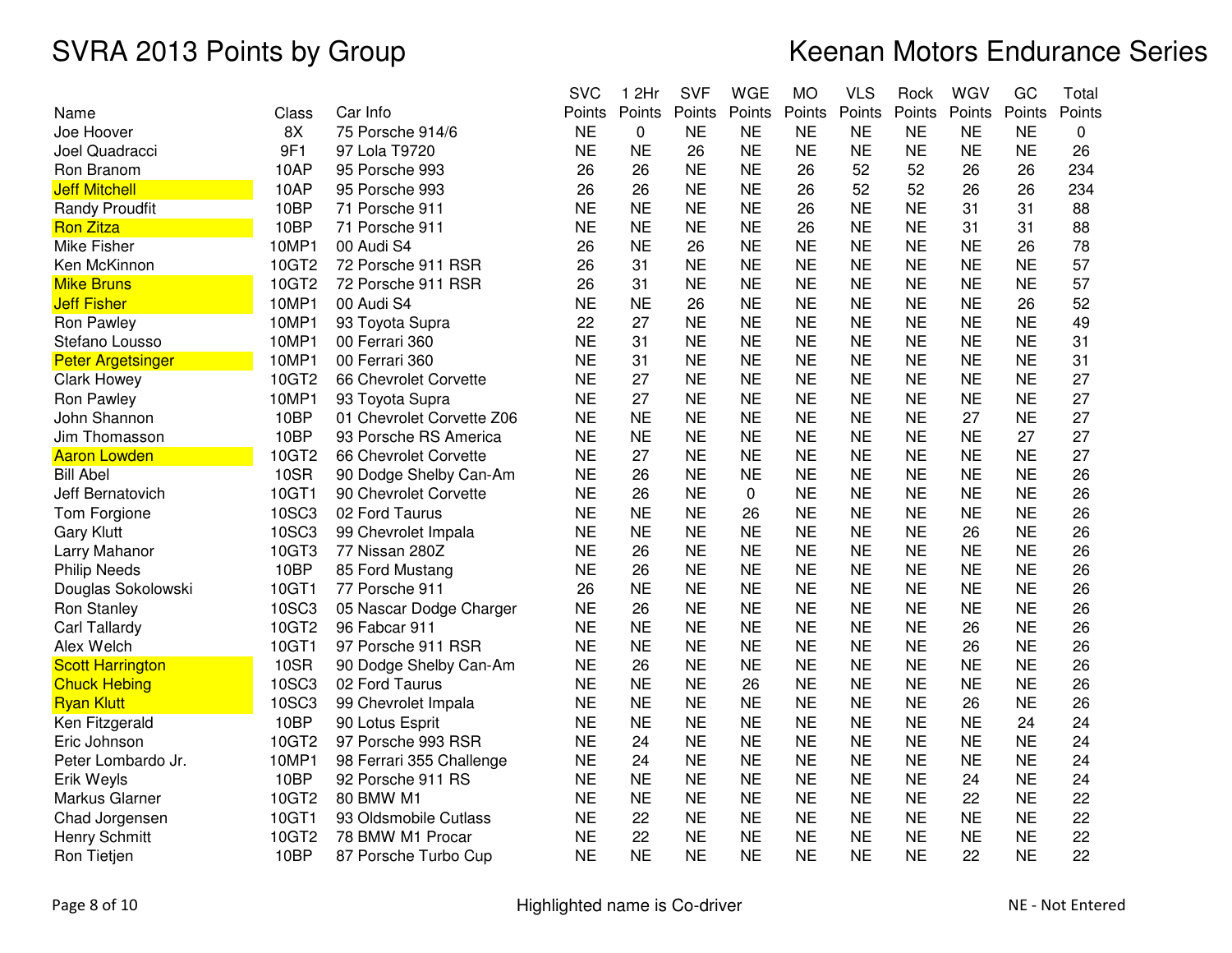|                            |              |                         | <b>SVC</b> | 1 2Hr     | <b>SVF</b> | <b>WGE</b> | <b>MO</b> | <b>VLS</b> | Rock      | WGV       | GC        | Total  |
|----------------------------|--------------|-------------------------|------------|-----------|------------|------------|-----------|------------|-----------|-----------|-----------|--------|
| Name                       | Class        | Car Info                | Points     | Points    | Points     | Points     | Points    | Points     | Points    | Points    | Points    | Points |
| <b>Mary Tietjen</b>        | 10BP         | 87 Porsche Turbo Cup    | <b>NE</b>  | <b>NE</b> | <b>NE</b>  | <b>NE</b>  | <b>NE</b> | <b>NE</b>  | <b>NE</b> | 22        | <b>NE</b> | 22     |
| Jim Devine                 | 10MP1        | 96 Panoz GTRA           | <b>NE</b>  | <b>NE</b> | <b>NE</b>  | 0          | <b>NE</b> | <b>NE</b>  | <b>NE</b> | <b>NE</b> | <b>NE</b> | 0      |
| Tom Forgione               | 10SC2        | 89 Chevrolet Nascar     | <b>NE</b>  | <b>NE</b> | <b>NE</b>  | <b>NE</b>  | <b>NE</b> | <b>NE</b>  | <b>NE</b> | 0         | <b>NE</b> | 0      |
| Adam Rupp                  | 10SC3        | 02 Ford Stockcar        | <b>NE</b>  | <b>NE</b> | 0          | <b>NE</b>  | <b>NE</b> | <b>NE</b>  | <b>NE</b> | <b>NE</b> | <b>NE</b> | 0      |
| <b>Chuck Hebing</b>        | <b>10SC2</b> | 89 Chevrolet Nascar     | <b>NE</b>  | <b>NE</b> | <b>NE</b>  | <b>NE</b>  | <b>NE</b> | <b>NE</b>  | <b>NE</b> | $\Omega$  | <b>NE</b> | 0      |
| <b>Randy Rupp</b>          | 10SC3        | 02 Ford Stockcar        | <b>NE</b>  | <b>NE</b> | 0          | <b>NE</b>  | <b>NE</b> | <b>NE</b>  | <b>NE</b> | <b>NE</b> | <b>NE</b> | 0      |
| <b>Travis Engen</b>        | 11GTP3       | 05 Audi R8 LMP          | <b>NE</b>  | <b>NE</b> | 24         | 24         | <b>NE</b> | <b>NE</b>  | <b>NE</b> | 26        | 26        | 100    |
| George Robinson            | 11GTP3       | 07 Lola B0718           | 26         | <b>NE</b> | 31         | 31         | <b>NE</b> | <b>NE</b>  | <b>NE</b> | <b>NE</b> | <b>NE</b> | 88     |
| John Cloud                 | 11TA2        | 00 Ford Mustang TA      | <b>NE</b>  | <b>NE</b> | 31         | <b>NE</b>  | 26        | <b>NE</b>  | <b>NE</b> | <b>NE</b> | 26        | 83     |
| <b>David Porter</b>        | 11GTP3       | 07 Pescarolo '01 Judd   | 22         | <b>NE</b> | 27         | 27         | <b>NE</b> | <b>NE</b>  | <b>NE</b> | <b>NE</b> | <b>NE</b> | 76     |
| Debbie Cloud               | 11TA2        | 00 Mustang Cobra TA     | <b>NE</b>  | <b>NE</b> | 27         | <b>NE</b>  | 26        | <b>NE</b>  | <b>NE</b> | <b>NE</b> | 22        | 75     |
| <b>Brian Anderson</b>      | 11MP2        | 04 Porsche GT3 Cup      | 31         | <b>NE</b> | <b>NE</b>  | <b>NE</b>  | <b>NE</b> | <b>NE</b>  | <b>NE</b> | <b>NE</b> | 26        | 57     |
| <b>Wally Dallenbach</b>    | 11GTP3       | 07 Lola B0718           | 26         | <b>NE</b> | 31         | <b>NE</b>  | <b>NE</b> | <b>NE</b>  | <b>NE</b> | <b>NE</b> | <b>NE</b> | 57     |
| <b>Ron Zitza</b>           | 11MP2        | 04 Porsche GT3 Cup      | 31         | <b>NE</b> | <b>NE</b>  | <b>NE</b>  | <b>NE</b> | <b>NE</b>  | <b>NE</b> | <b>NE</b> | 26        | 57     |
| Mark Greenberg             | 11MP1        | 06 Pontiac GTO R        | <b>NE</b>  | <b>NE</b> | <b>NE</b>  | 26         | <b>NE</b> | <b>NE</b>  | <b>NE</b> | 26        | <b>NE</b> | 52     |
| Derek Harling              | 11GTP2       | 91 Lola T9150           | <b>NE</b>  | <b>NE</b> | <b>NE</b>  | 26         | 26        | <b>NE</b>  | <b>NE</b> | <b>NE</b> | <b>NE</b> | 52     |
| David Robertson            | 11MP1        | 06 Ford GT MKVII        | 26         | <b>NE</b> | <b>NE</b>  | <b>NE</b>  | 26        | <b>NE</b>  | <b>NE</b> | <b>NE</b> | <b>NE</b> | 52     |
| <b>Andrea Robertson</b>    | 11MP1        | 06 Ford GT MKVII        | 26         | <b>NE</b> | <b>NE</b>  | <b>NE</b>  | 26        | <b>NE</b>  | <b>NE</b> | <b>NE</b> | <b>NE</b> | 52     |
| Dick Howe                  | 11TA2        | 89 Ford Mustang         | 5          | <b>NE</b> | <b>NE</b>  | 31         | <b>NE</b> | <b>NE</b>  | <b>NE</b> | <b>NE</b> | <b>NE</b> | 36     |
| Dan Curry                  | 11GTP1       | 85 Porsche 962          | <b>NE</b>  | <b>NE</b> | <b>NE</b>  | 31         | <b>NE</b> | <b>NE</b>  | <b>NE</b> | <b>NE</b> | <b>NE</b> | 31     |
| <b>Christopher Fountas</b> | 11MP2        | 08 Ferrari 430          | <b>NE</b>  | 31        | <b>NE</b>  | <b>NE</b>  | <b>NE</b> | <b>NE</b>  | <b>NE</b> | <b>NE</b> | <b>NE</b> | 31     |
| Phil Lasco                 | 11TA2        | 00 Ford Mustang TA      | 31         | <b>NE</b> | <b>NE</b>  | <b>NE</b>  | <b>NE</b> | <b>NE</b>  | <b>NE</b> | <b>NE</b> | <b>NE</b> | 31     |
| <b>Charlie Boyer</b>       | 11GTP1       | 85 Porsche 962          | <b>NE</b>  | <b>NE</b> | <b>NE</b>  | 31         | <b>NE</b> | <b>NE</b>  | <b>NE</b> | <b>NE</b> | <b>NE</b> | 31     |
| <b>Shane Lewis</b>         | 11GTP3       | 07 Lola B0718           | <b>NE</b>  | <b>NE</b> | <b>NE</b>  | 31         | <b>NE</b> | <b>NE</b>  | <b>NE</b> | <b>NE</b> | <b>NE</b> | 31     |
| <b>Don Soenen</b>          | 11TA2        | 00 Ford Mustang TA      | 31         | <b>NE</b> | <b>NE</b>  | <b>NE</b>  | <b>NE</b> | <b>NE</b>  | <b>NE</b> | <b>NE</b> | <b>NE</b> | 31     |
| <b>Bill Hawe</b>           | 11GTP1       | 85 Porsche 962          | <b>NE</b>  | <b>NE</b> | <b>NE</b>  | 27         | <b>NE</b> | <b>NE</b>  | <b>NE</b> | <b>NE</b> | <b>NE</b> | 27     |
| Peter Laughlin             | 11MP2        | 96 Porsche 993 SuperCup | 27         | <b>NE</b> | <b>NE</b>  | <b>NE</b>  | <b>NE</b> | <b>NE</b>  | <b>NE</b> | <b>NE</b> | <b>NE</b> | 27     |
| Franco Valobra             | 11MP2        | 09 Ferrari 430          | <b>NE</b>  | 27        | <b>NE</b>  | <b>NE</b>  | <b>NE</b> | <b>NE</b>  | <b>NE</b> | <b>NE</b> | <b>NE</b> | 27     |
| <b>John Houghtaling</b>    | 11MP2        | 09 Ferrari 430          | <b>NE</b>  | 27        | <b>NE</b>  | <b>NE</b>  | <b>NE</b> | <b>NE</b>  | <b>NE</b> | <b>NE</b> | <b>NE</b> | 27     |
| Peter Angelos              | 11GTP1       | 97 Kudzu DLM            | <b>NE</b>  | 26        | <b>NE</b>  | <b>NE</b>  | <b>NE</b> | <b>NE</b>  | <b>NE</b> | <b>NE</b> | <b>NE</b> | 26     |
| <b>Brad Blum</b>           | 11MP2        | 06 Porsche 997 GT3      | <b>NE</b>  | <b>NE</b> | <b>NE</b>  | <b>NE</b>  | 26        | <b>NE</b>  | <b>NE</b> | $\Omega$  | <b>NE</b> | 26     |
| <b>Henry Gilbert</b>       | 11GTP3       | 04 Riley & Scott DP     | <b>NE</b>  | 26        | <b>NE</b>  | <b>NE</b>  | <b>NE</b> | <b>NE</b>  | <b>NE</b> | <b>NE</b> | <b>NE</b> | 26     |
| Lawrence Schumacher        | 11MP2        | 08 Porsche GT3 Cup      | <b>NE</b>  | <b>NE</b> | <b>NE</b>  | <b>NE</b>  | <b>NE</b> | <b>NE</b>  | <b>NE</b> | 26        | <b>NE</b> | 26     |
| <b>Ben Peotter</b>         | 11TA2        | 93 Ford Mustang Cobra   | <b>NE</b>  | <b>NE</b> | 24         | <b>NE</b>  | <b>NE</b> | <b>NE</b>  | <b>NE</b> | <b>NE</b> | <b>NE</b> | 24     |
| Denise Stubbs              | 11MP2        | 01 Porsche 911          | <b>NE</b>  | 24        | <b>NE</b>  | <b>NE</b>  | <b>NE</b> | <b>NE</b>  | <b>NE</b> | <b>NE</b> | <b>NE</b> | 24     |
| <b>Chris Burson</b>        | 11MP2        | 01 Porsche 911          | <b>NE</b>  | 24        | <b>NE</b>  | <b>NE</b>  | <b>NE</b> | <b>NE</b>  | <b>NE</b> | <b>NE</b> | <b>NE</b> | 24     |
| <b>Frank Beck</b>          | 11MP2        | 01 Porsche GT3 Cup Car  | <b>NE</b>  | <b>NE</b> | <b>NE</b>  | <b>NE</b>  | <b>NE</b> | <b>NE</b>  | <b>NE</b> | <b>NE</b> | 22        | 22     |
| Harry Covington            | 11MP2        | 97 Porsche RSR          | <b>NE</b>  | <b>NE</b> | <b>NE</b>  | <b>NE</b>  | 22        | <b>NE</b>  | <b>NE</b> | <b>NE</b> | <b>NE</b> | 22     |
| Francesco Melandri         | 11MP2        | 95 Porsche 993          | <b>NE</b>  | 22        | <b>NE</b>  | 0          | <b>NE</b> | <b>NE</b>  | <b>NE</b> | <b>NE</b> | <b>NE</b> | 22     |